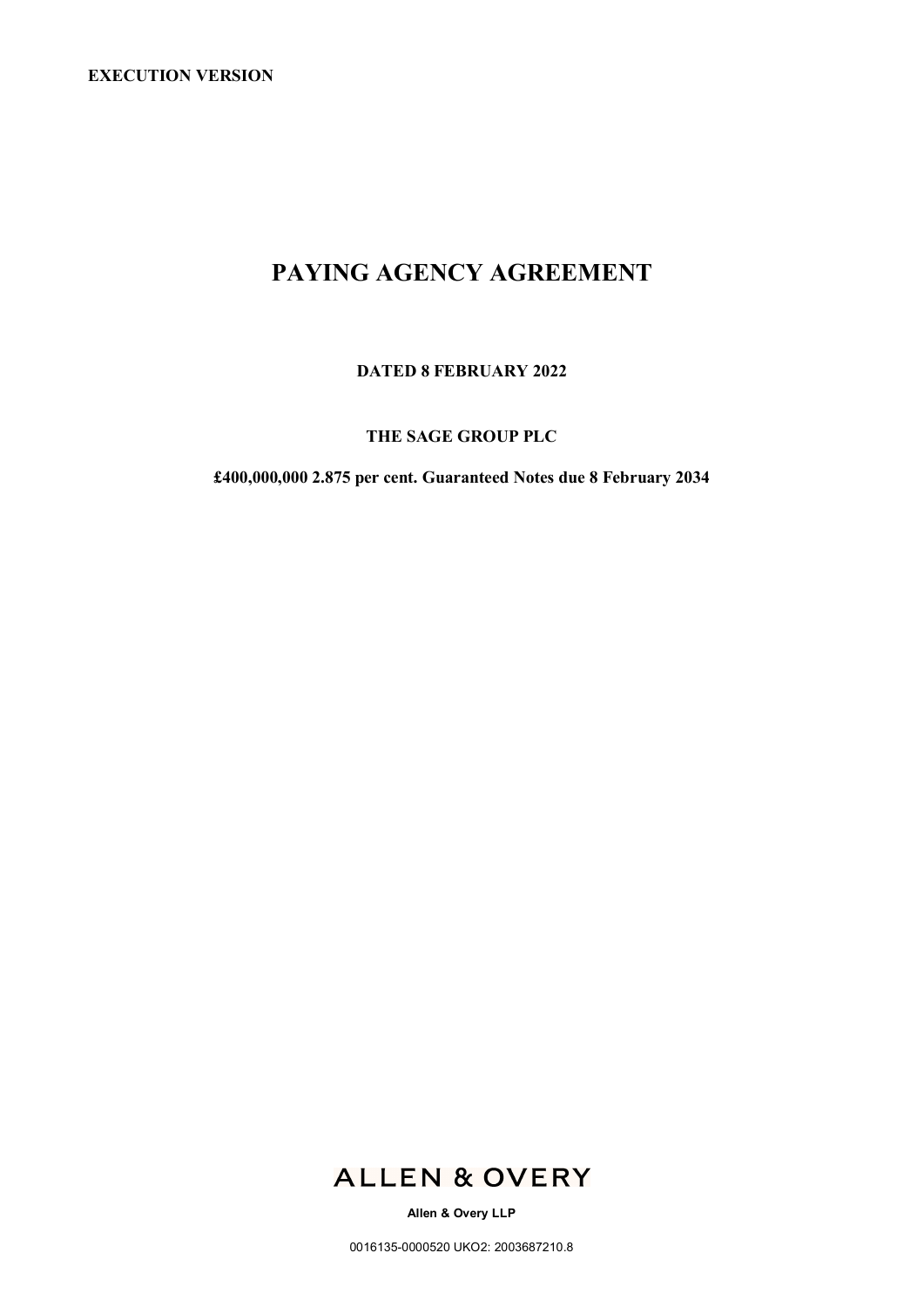## **CONTENTS**

## **Clause**

| 1.               |                                                                                                |  |
|------------------|------------------------------------------------------------------------------------------------|--|
| 2.               |                                                                                                |  |
| 3 <sub>1</sub>   |                                                                                                |  |
| $\overline{4}$ . |                                                                                                |  |
| 5.               |                                                                                                |  |
| 6.               |                                                                                                |  |
| 7.               |                                                                                                |  |
| 8.               |                                                                                                |  |
| 9.               |                                                                                                |  |
| 10.              | Duties of the Principal Paying Agent in connection with Optional Redemption and Redemption for |  |
| 11.              |                                                                                                |  |
| 12.              |                                                                                                |  |
| 13.              |                                                                                                |  |
| 14.              |                                                                                                |  |
| 15.              |                                                                                                |  |
| 16.              |                                                                                                |  |
| 17.              |                                                                                                |  |
| 18.              |                                                                                                |  |
| 19.              |                                                                                                |  |
| 20.              |                                                                                                |  |
| 21.              |                                                                                                |  |
| 22.              |                                                                                                |  |
| 23.              |                                                                                                |  |
| 24.              |                                                                                                |  |
| 25.              |                                                                                                |  |
| 26.              |                                                                                                |  |
| 27.              |                                                                                                |  |
| 28.              |                                                                                                |  |
| 29.              |                                                                                                |  |
|                  |                                                                                                |  |

## 

## **Schedule**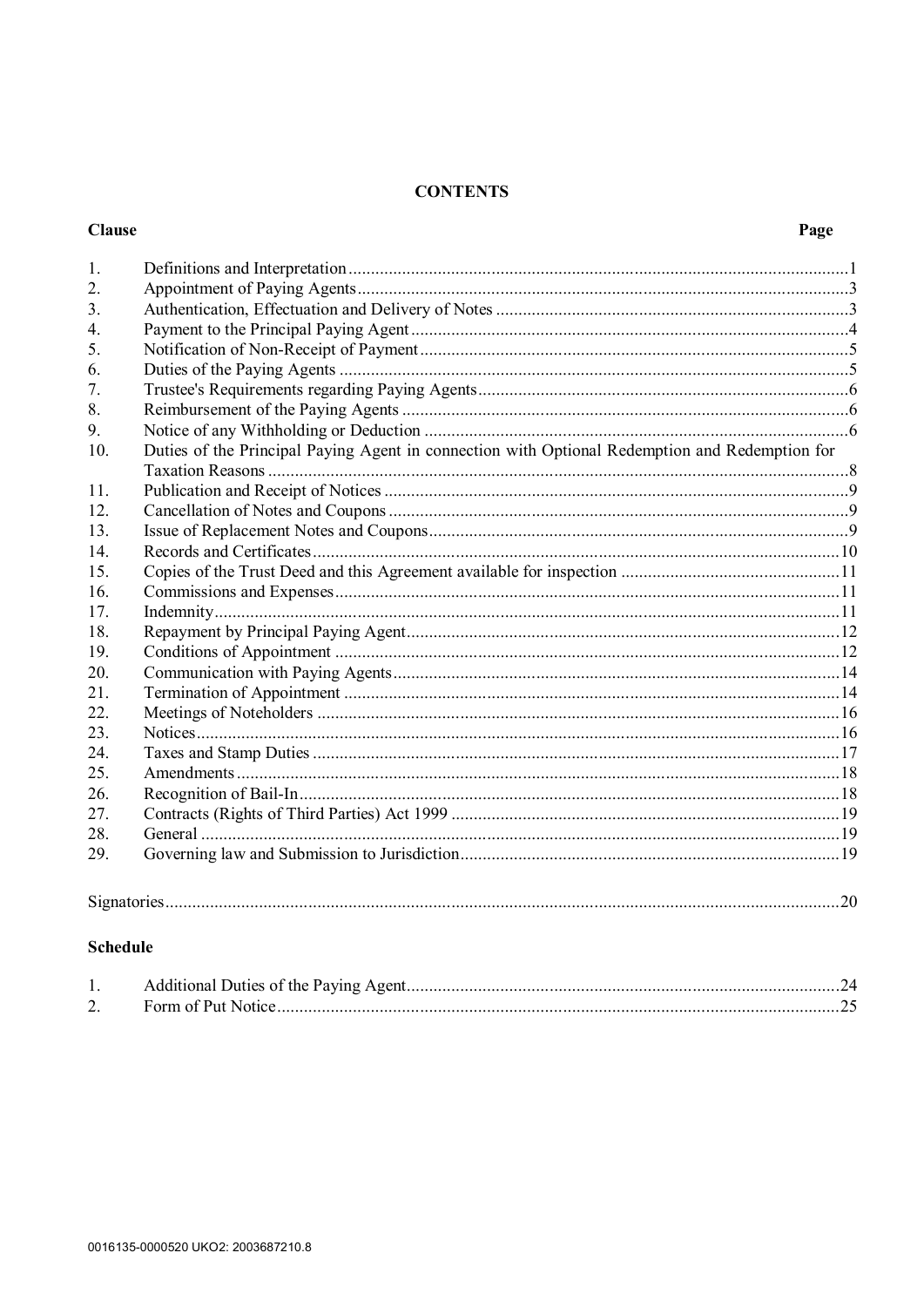## **THIS AGREEMENT** is dated 8 February 2022 and made

## **AMONG:**

- (1) **THE SAGE GROUP PLC** (the **Issuer**);
- (2) **SAGE TREASURY COMPANY LIMITED** (the **Guarantor**);
- (3) **HSBC CORPORATE TRUSTEE COMPANY (UK) LIMITED** (the **Trustee**, which expression includes any further or other and includes any trustee or trustees appointed under the Trust Deed (as defined below));
- (4) **HSBC BANK PLC** in its capacity as principal paying agent (in such capacity the **Principal Paying Agent**, which expression shall include any successor principal paying agent appointed under clause 21); and
- (5) **BANQUE INTERNATIONALE À LUXEMBOURG, SOCIÉTÉ ANONYME** in its capacity as paying agent (together with the Principal Paying Agent and any further or other paying agents appointed from time to time in respect of the Notes, the **Paying Agents** and each a **Paying Agent**).

#### **WHEREAS:**

- (A) The Issuer has agreed to issue £400,000,000 2.875 per cent. Guaranteed Notes due 8 February 2034 (the **Notes** which expression shall include, unless the context otherwise requires, any further Notes issued pursuant to Condition 17 (*Further Issues*) and forming a single series with the Notes).
- (B) The Notes are to be constituted by a Trust Deed (the **Trust Deed**) dated 8 February 2022 between the Issuer, the Guarantor and the Trustee.
- (C) The Notes will be issued in bearer form in the denominations of £100,000 and integral multiples of £1,000 in excess thereof up to and including £199,000 each with interest coupons (**Coupons**) attached. The Notes are not, at the date of issue, intended to be held in a manner which would allow Eurosystem eligibility.
- (D) The Notes will initially be represented by a temporary Global Note (the **Temporary Global Note**) in or substantially in the form set out in the First Schedule to the Trust Deed which will be exchanged in accordance with its terms for a permanent Global Note (the **Permanent Global Note** and, together with the Temporary Global Note, the **Global Notes**) in or substantially in the form also set out in the First Schedule to the Trust Deed.
- (E) The definitive Notes and Coupons will be in or substantially in the respective forms set out in Part I of the Second Schedule to the Trust Deed. The Conditions of the Notes (the **Conditions**) will be in or substantially in the form set out in Part II of the Second Schedule to the Trust Deed.
- (F) Payments in respect of the Notes will be unconditionally and irrevocably guaranteed by the Guarantor.

## **IT IS AGREED** as follows:

## **1. DEFINITIONS AND INTERPRETATION**

1.1 In this Agreement:

**Applicable Law** means any law or regulation;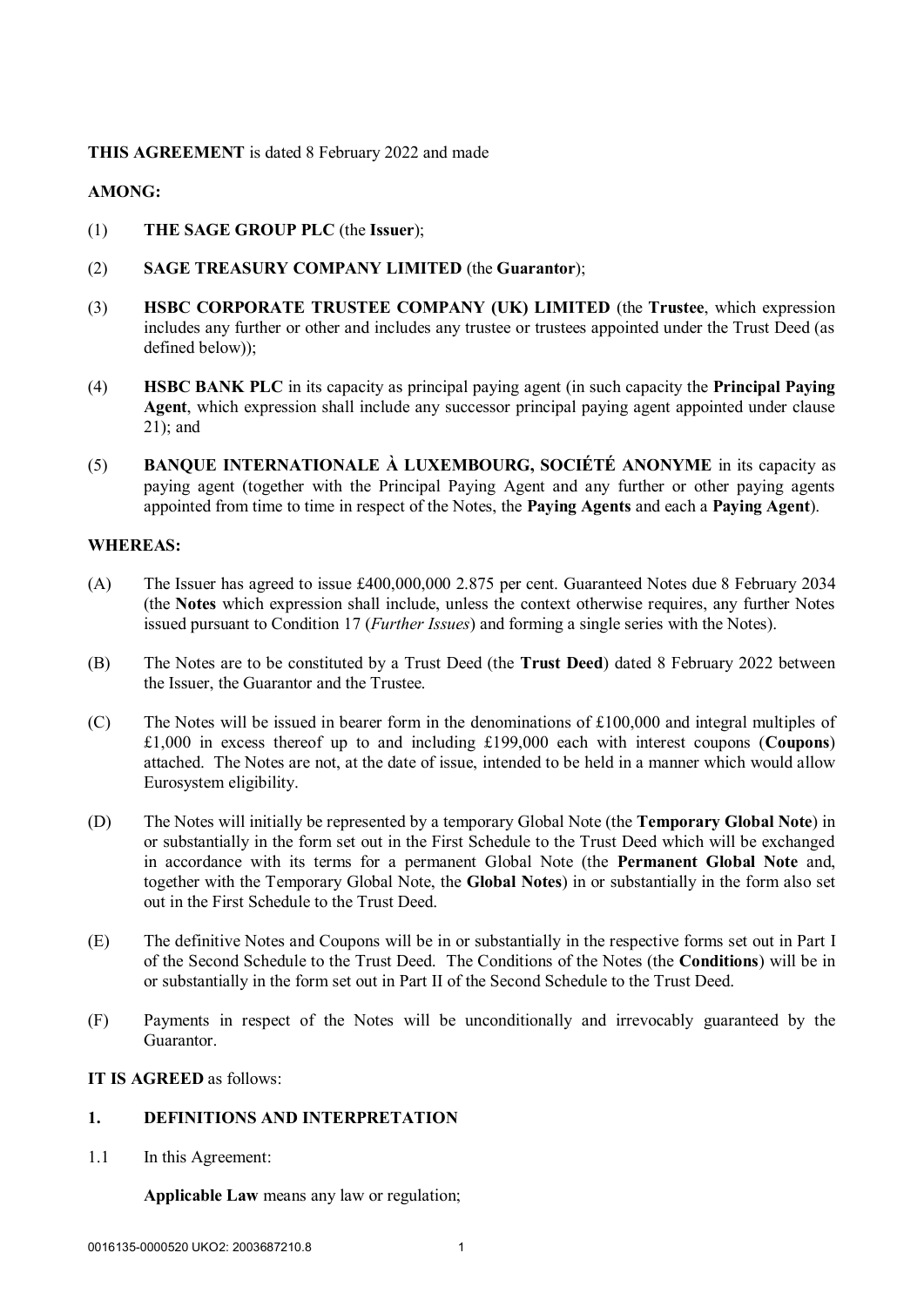**Authority** means any competent regulatory, prosecuting, Tax or government authority in any jurisdiction;

**Clearstream, Luxembourg** means Clearstream Banking S.A.;

**Code** means the US Internal Revenue Code of 1986, as amended;

**Euroclear** means Euroclear Bank SA/NV;

**FATCA Withholding** means any withholding or deduction required pursuant to an agreement described in section 1471(b) of the Code, or otherwise imposed pursuant to sections 1471 through 1474 of the Code, any regulations or agreements thereunder, any official interpretations thereof, or any law implementing an intergovernmental approach thereto;

**Put Notice** means a notice substantially in the form set out in Schedule 2;

**specified office** of any Paying Agent means the office specified in clause 23 or such other specified office as may from time to time be duly notified pursuant to that clause; and

**Tax** means any present or future taxes, duties, assessments or governmental charges of whatever nature imposed, levied, collected, withheld or assessed by or on behalf of any Authority having power to tax.

- 1.2 Words and expressions defined in the Conditions and in the Trust Deed and not otherwise defined in this Agreement shall have the same meanings when used in this Agreement.
- 1.3 In this Agreement, unless the contrary intention appears, a reference to:
	- (a) an amendment includes a supplement, restatement or novation and amended is to be construed accordingly;
	- (b) a person includes (i) any individual, company, unincorporated association, government, state agency, international organisation or other entity and (ii) its successors and assigns;
	- (c) a law or a provision of law is a reference to that law or provision as extended, amended or re-enacted;
	- (d) the **records** of Euroclear and Clearstream, Luxembourg shall be the records that each of Euroclear and Clearstream, Luxembourg holds for its customers which reflect the amount of such customer's interest in the Notes;
	- (e) a clause or schedule is a reference to a clause of, or a schedule to, this Agreement;
	- (f) a document or any provision of a document is a reference to that document or provision as amended from time to time; and
	- (g) a time of day is a reference to London time.
- 1.4 The headings in this Agreement do not affect its interpretation.
- 1.5 In this Agreement:
	- (a) words denoting the singular shall include the plural and *vice versa*;
	- (b) words denoting one gender only shall include the other gender; and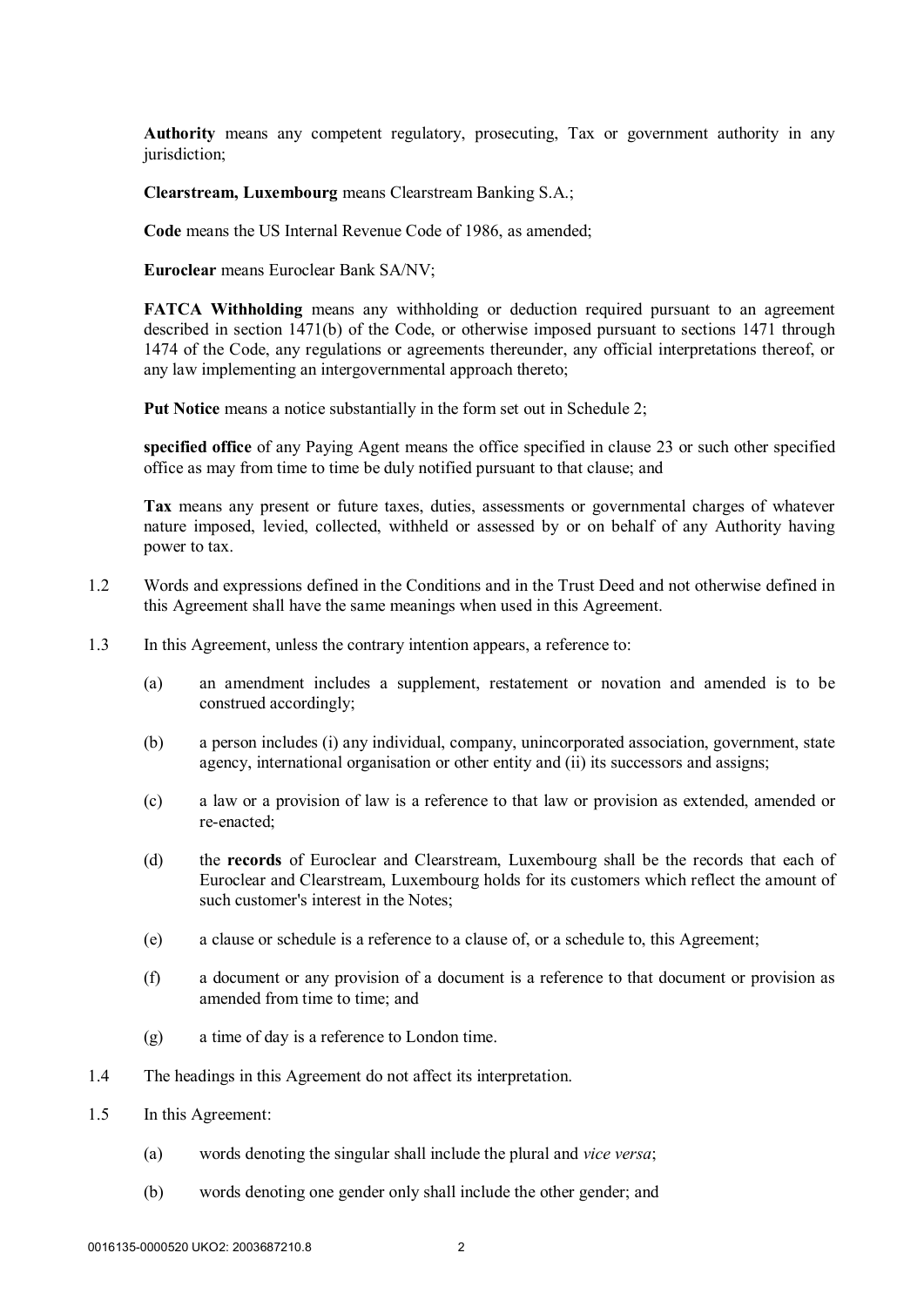- (c) words denoting persons only shall include firms and corporations and *vice versa*.
- 1.6 References in this Agreement to principal, premium and/or interest shall include any additional amounts payable pursuant to Condition 8 (*Taxation*).
- 1.7 All references in this Agreement to Euroclear and/or Clearstream, Luxembourg shall, wherever the context so admits, be deemed to include references to any additional or alternative clearing system in which the relevant Notes are from time to time accepted for clearance.

#### **2. APPOINTMENT OF PAYING AGENTS**

- 2.1 The Issuer and the Guarantor and, for the purposes of clause 7 only, the Trustee hereby appoint, on the terms and subject to the conditions of this Agreement:
	- (a) HSBC Bank plc as principal paying agent; and
	- (b) Banque Internationale à Luxembourg, société anonyme as paying agent,

in each case acting at its specified office.

- 2.2 Each Paying Agent accepts its appointment, and agrees to act, as agent of the Issuer and the Guarantor in relation to the Notes and agrees to comply with the terms of this Agreement. Each Paying Agent further agrees to perform the duties specified for it in the Conditions. The obligations of the Paying Agents are several and not joint.
- 2.3 The Principal Paying Agent undertakes to the Issuer that it will, in connection with the issue of the Notes, perform the duties which are stated to be performed by it in Schedule 1. Each of the Paying Agents (other than the Principal Paying Agent) agrees that if any information that is required by the Principal Paying Agent to perform the duties set out in Schedule 1 becomes known to it, it will promptly provide such information to the Principal Paying Agent.
- 2.4 The Issuer hereby authorises and instructs the Principal Paying Agent to elect itself (the Principal Paying Agent) as the initial common safekeeper.

## **3. AUTHENTICATION, EFFECTUATION AND DELIVERY OF NOTES**

- 3.1 The Issuer authorises and instructs the Principal Paying Agent to (i) authenticate the Global Notes and any definitive Notes delivered pursuant to clause 3.4, (ii) transmit such Global Notes electronically to the common safekeeper and to give effectuation instructions in respect of the Global Notes following its authentication thereof and (iii) instruct Euroclear and Clearstream, Luxembourg to make the appropriate entries in their records to reflect the initial outstanding aggregate principal amount of the Notes. The Issuer further authorises and instructs the Principal Paying Agent to destroy each Global Note retained by it following its receipt of confirmation from the common safekeeper that the relevant Global Note has been effectuated.
- 3.2 The Issuer authorises and instructs the Principal Paying Agent to (i) cause interests in the Temporary Global Note to be exchanged for interests in the Permanent Global Note and interests in a Global Note to be exchanged for definitive Notes in accordance with their respective terms and (ii) instruct Euroclear and Clearstream, Luxembourg to make appropriate entries in their records to reflect such exchanges. Following the exchange of the last interest in a Global Note, the Principal Paying Agent shall cause such Global Note to be cancelled and destroyed.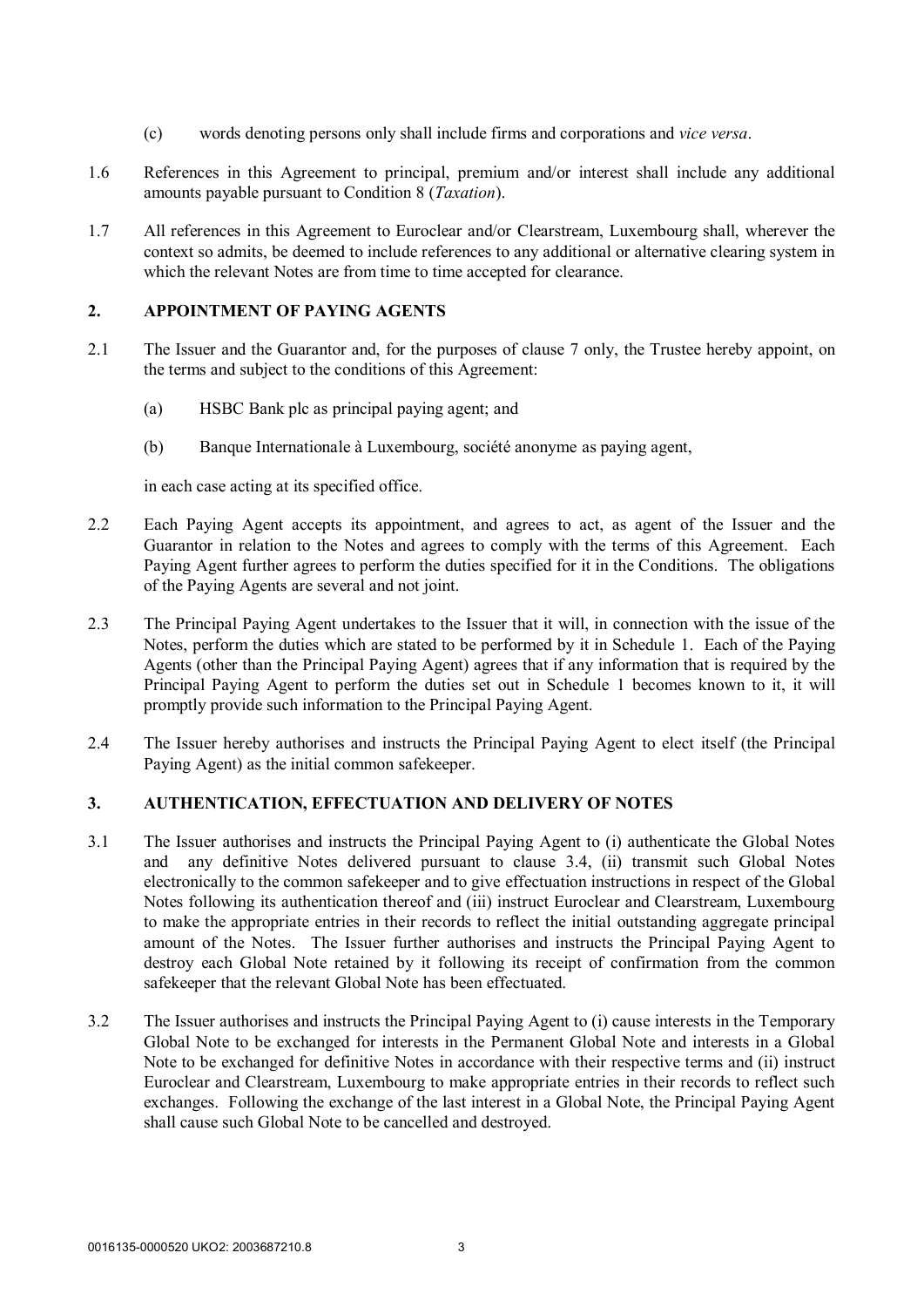- 3.3 The Issuer undertakes that the Permanent Global Note (duly executed on behalf of the Issuer) will be available to be exchanged for interests in the Temporary Global Note in accordance with the terms of the Temporary Global Note.
- 3.4 If a Global Note is to be exchanged in accordance with its terms for definitive Notes, the Issuer undertakes that it will deliver to, or to the order of, the Principal Paying Agent, as soon as reasonably practicable and in any event not later than 15 days before the relevant exchange is due to take place, definitive Notes (with Coupons attached) in an aggregate principal amount of £400,000,000 or such lesser amount as is the principal amount of Notes represented by the Global Note to be issued in exchange for the Global Note. Each definitive Note and Coupon so delivered shall be duly executed on behalf of the Issuer.
- 3.5 The Principal Paying Agent shall cause all Notes delivered to and held by it under this Agreement to be maintained in safe keeping and shall ensure that interests in the Temporary Global Note are only exchanged for interests in the Permanent Global Note in accordance with the terms of the Temporary Global Note and this Agreement and that the definitive Notes are issued only in accordance with the terms of a Global Note, the Trust Deed and this Agreement.
- 3.6 So long as any of the Notes is outstanding the Principal Paying Agent shall, within seven days of any request by the Issuer or the Trustee certify to the Issuer or the Trustee the number of definitive Notes held by it under this Agreement.

### **4. PAYMENT TO THE PRINCIPAL PAYING AGENT**

- 4.1 The Issuer or, failing the Issuer, the Guarantor shall, by no later than 10.00 a.m. (London time) on the day on which any payment of principal, premium or interest in respect of any of the Notes becomes due under the Conditions, transfer to an account specified by the Principal Paying Agent such amount of Pounds Sterling as shall be sufficient for the purposes of the payment of principal, premium and/or interest in immediately available funds.
- 4.2 The Issuer or, as the case may be, the Guarantor shall ensure that, before 10.00 a.m. (London time) on the second Business Day immediately prior to each day on which any payment is to be made to the Principal Paying Agent under clause 4.1, the Principal Paying Agent shall receive a copy of an irrevocable payment instruction to the bank through which the payment is to be made. For the purposes of this clause 4.2, **Business Day** means a day on which commercial banks and foreign exchange markets settle payments and are open for general business in London.
- 4.3 Subject to payment being duly made as provided in clause 4.1, the Principal Paying Agent or the relevant Paying Agent shall pay or cause to be paid all amounts due in respect of the Notes on behalf of the Issuer in the manner provided in the Conditions. If any payment provided for in clause 4.1 is made late but otherwise in accordance with the provisions of this Agreement, the Principal Paying Agent and each Paying Agent shall nevertheless make payments in respect of the Notes as aforesaid following receipt by it of such payment.
- 4.4 If for any reason the Principal Paying Agent considers in its sole discretion that the amounts to be received by the Principal Paying Agent pursuant to clause 4.1 will be, or the amounts actually received by it pursuant thereto are, insufficient to satisfy all claims in respect of all payments then falling due in respect of the Notes, the Principal Paying Agent shall then forthwith notify the Issuer and the Guarantor of such insufficiency and, until such time as the Principal Paying Agent has received the full amount of all such payments, neither the Principal Paying Agent nor any Paying Agent shall be obliged to pay any such claims.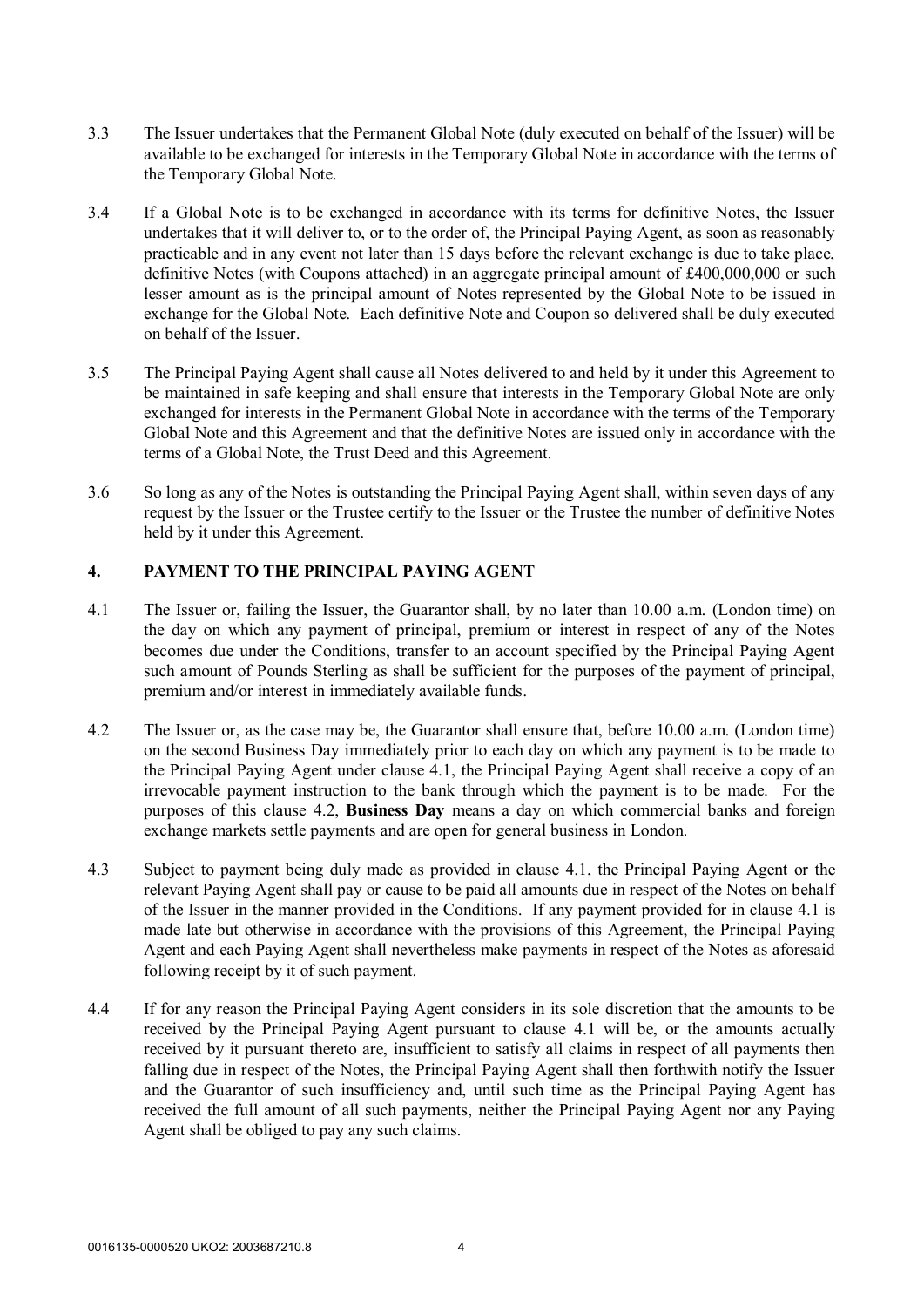4.5 For the avoidance of doubt, the Paying Agents shall not have any obligation to make any payment of principal, premium or interest in respect of the Notes to the Noteholders until the Principal Paying Agent has been put in funds by the Issuer.

## **5. NOTIFICATION OF NON-RECEIPT OF PAYMENT**

The Principal Paying Agent shall notify each of the other Paying Agents, the Issuer, the Guarantor and the Trustee forthwith:

- (a) if it has not by the relevant date specified in clause 4.1 received unconditionally the full amount in Pounds Sterling required for the payment; and
- (b) if it receives unconditionally the full amount of any sum payable in respect of the Notes or Coupons after such date.

The Principal Paying Agent shall, at the request and expense of the Issuer or the Guarantor, forthwith upon receipt of any amount as described in paragraph 5(b), cause notice of that receipt to be published under Condition 13 (*Notices*).

### **6. DUTIES OF THE PAYING AGENTS**

- 6.1 Subject to the payments to the Principal Paying Agent provided for in clause 4 being duly made and subject to the provisions of clause 7, the Paying Agents shall act as paying agents of the Issuer and/or the Guarantor in respect of the Notes and shall pay or cause to be paid on behalf of the Issuer and/or the Guarantor, on and after each date on which any payment becomes due and payable, any principal, premium (if any) or interest then payable under the Conditions and this Agreement.
- 6.2 If default is made by the Issuer and the Guarantor in respect of any payment, then unless and until the full amount of the relevant payment has been made in accordance with the terms of this Agreement (except as to the time of making the same) or other arrangements satisfactory to the Principal Paying Agent have been made, no Paying Agent shall be bound to act as paying agent.
- 6.3 Without prejudice to clauses 6.1 and 6.2, if the Principal Paying Agent pays any amounts to the holders of Notes or Coupons or to any other Paying Agent at a time when it has not received payment in full in respect of the Notes in accordance with clause 4.1 (the excess of the amounts so paid over the amounts so received being the **Shortfall**), the Issuer (failing which the Guarantor) will, in addition to paying amounts due under clause 4.1, pay to the Principal Paying Agent on demand interest (at a rate which represents the Principal Paying Agent's cost of funding the Shortfall) on the Shortfall (or the unreimbursed portion thereof) until the receipt in full by the Principal Paying Agent of the Shortfall.
- 6.4 Whilst any Notes are represented by a Global Note, all payments due in respect of the Notes shall be made to, or to the order of, the holder of the Global Note, subject to and in accordance with the provisions of the Global Note. On the occasion of each payment, the Principal Paying Agent shall instruct Euroclear and Clearstream, Luxembourg to make the appropriate entries in their records to reflect such payment.
- 6.5 If on presentation of a Note or Coupon the amount payable in respect of the Note or Coupon is not paid in full (otherwise than as a result of withholding or deduction for or on account of any Taxes as permitted by the Conditions) the Principal Paying Agent shall instruct Euroclear and Clearstream, Luxembourg to make appropriate entries in their records to reflect such shortfall in payment.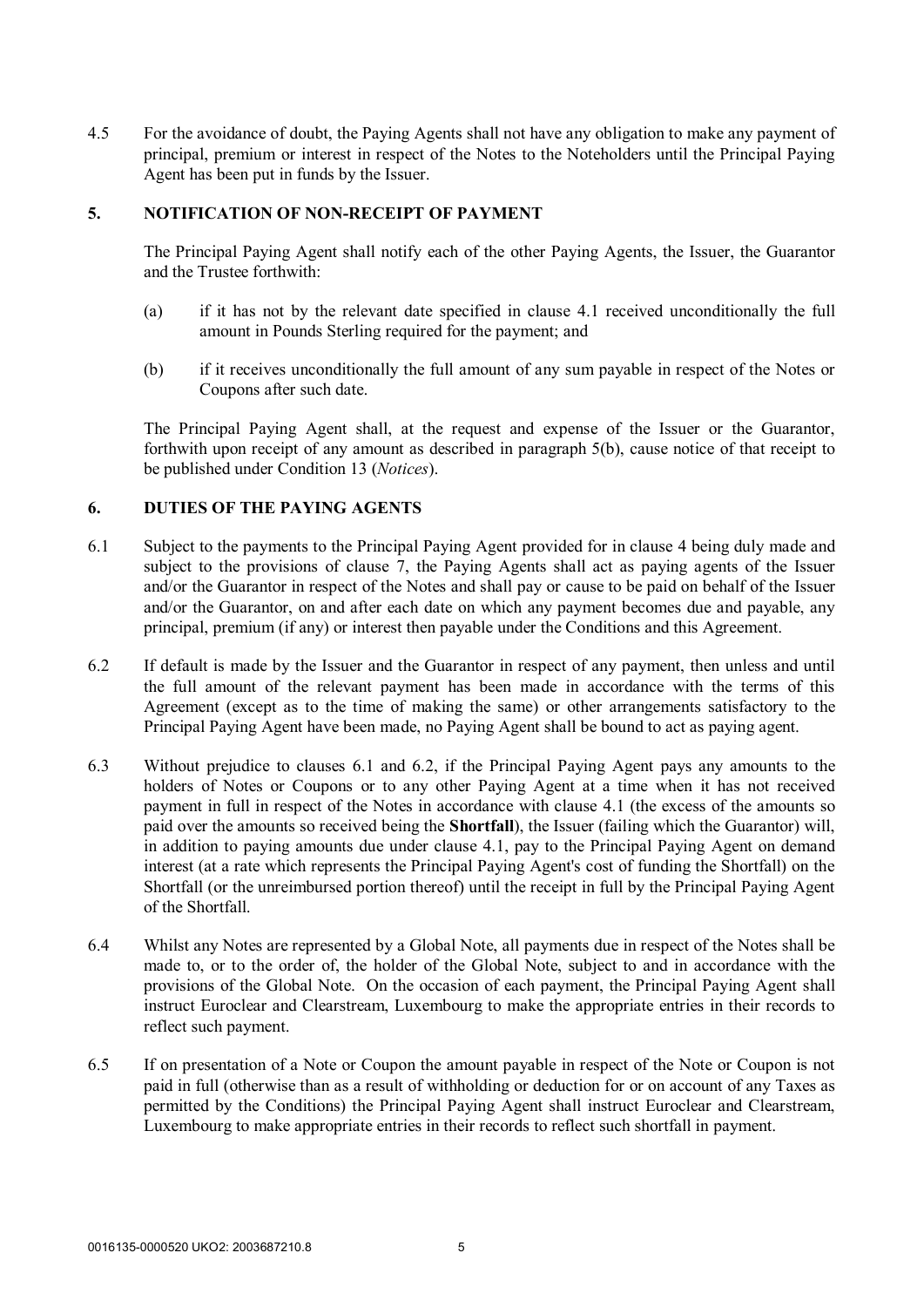## **7. TRUSTEE'S REQUIREMENTS REGARDING PAYING AGENTS**

At any time after an Event of Default or a Potential Event of Default has occurred or if there is failure to make payment of any amount in respect of any Note when due or the Trustee shall have received any money which it proposes to pay under clause 10 of the Trust Deed to the Noteholders and/or Couponholders, the Trustee may:

- (a) by notice in writing to the Issuer, the Guarantor, the Principal Paying Agent and the other Paying Agents require the Principal Paying Agent and the other Paying Agents pursuant to this Agreement:
	- (i) to act thereafter as Principal Paying Agent and Paying Agents respectively of the Trustee in relation to payments to be made by or on behalf of the Trustee under the provisions of the Trust Deed *mutatis mutandis* on the terms provided in this Agreement (save that the Trustee's liability under any provision hereof for the remuneration and indemnification of the Paying Agents shall be limited to the amounts for the time being held by the Trustee on the trusts of the Trust Deed in relation to the Notes and available for such purpose) and thereafter to hold all Notes and Coupons and all sums, documents and records held by them in respect of Notes and Coupons on behalf of the Trustee; or
	- (ii) to deliver up all Notes and Coupons and all sums, documents and records held by them in respect of Notes and Coupons to the Trustee or as the Trustee shall direct in such notice provided that such notice shall be deemed not to apply to any documents or records which the relevant Paying Agent is obliged not to release by any law or regulation; and
- (b) by notice in writing to the Issuer and the Guarantor require each of them to make all subsequent payments in respect of the Notes and the Coupons to or to the order of the Trustee and not to the Principal Paying Agent.

## **8. REIMBURSEMENT OF THE PAYING AGENTS**

- 8.1 If a Paying Agent other than the Principal Paying Agent makes any payment in accordance with this Agreement:
	- (a) it shall notify the Principal Paying Agent of the amount so paid by it and the serial number and outstanding amount of each Note in relation to which such payment was made; and
	- (b) the Principal Paying Agent shall pay to such Paying Agent out of the funds received by it under clause 4 by wire transfer in Pounds Sterling and in same day, freely transferable, cleared funds to such account with such bank as such Paying Agent has by notice to the Principal Paying Agent specified for the purpose, an amount equal to the amount so paid by such Paying Agent.
- 8.2 If the Principal Paying Agent makes any payment in accordance with this Agreement, it shall be entitled to appropriate for its own account out of the funds received by it under clause 4 an amount equal to the amount so paid by it.

## **9. NOTICE OF ANY WITHHOLDING OR DEDUCTION**

9.1 Notwithstanding any other provision of this Agreement, each Paying Agent shall be entitled to make a deduction or withholding from any payment which it makes under any Notes for or on account of any Tax, if and only to the extent so required by Applicable Law, in which event the Paying Agent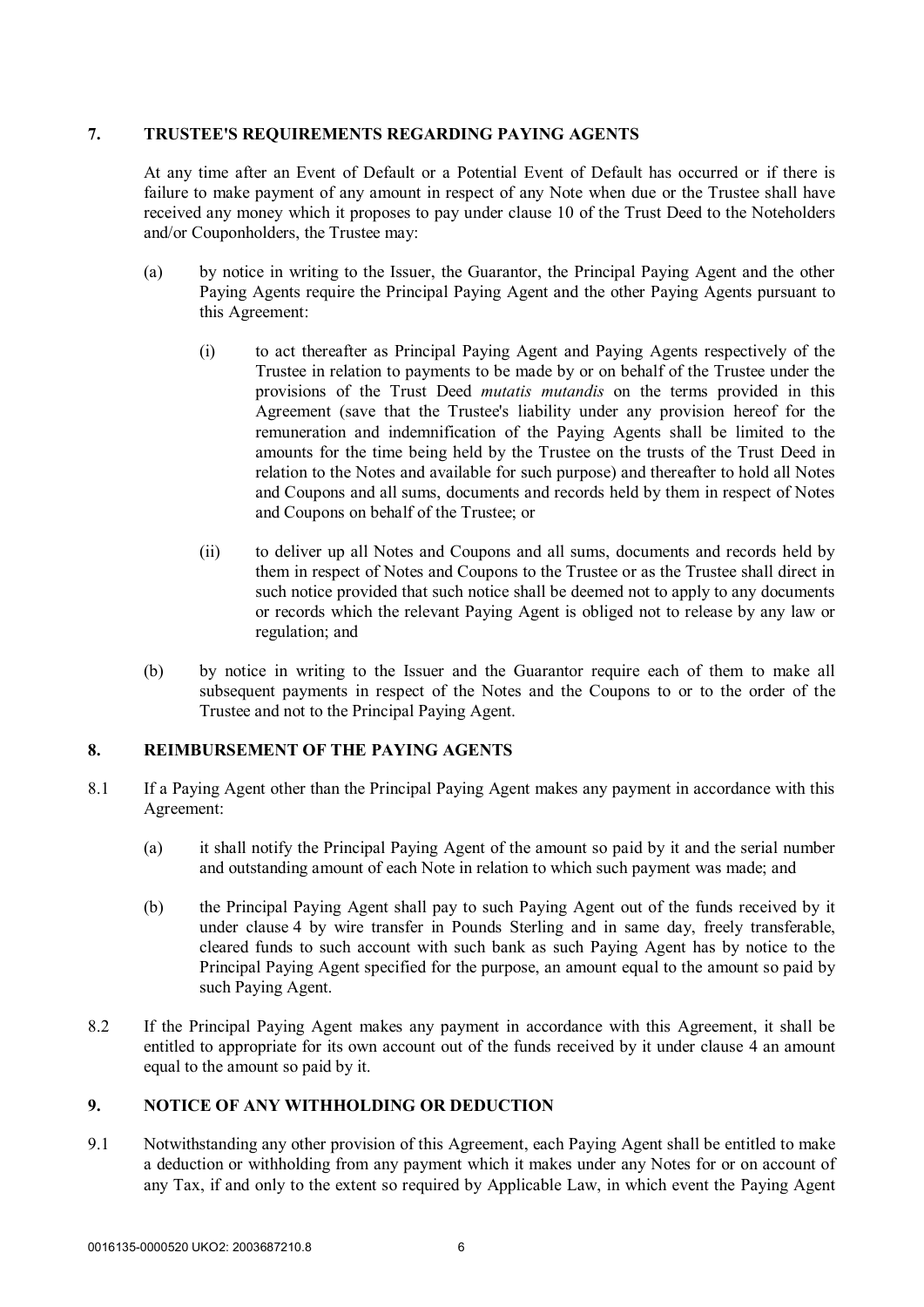shall make such payment after such deduction or withholding has been made and shall account to the relevant Authority within the time allowed for the amount so deducted or withheld or, at its option, shall reasonably promptly after making such payment return to the Issuer the amount so deducted or withheld, in which case, the Issuer shall so account to the relevant Authority for such amount. For the avoidance of doubt, FATCA Withholding is a deduction or withholding which is deemed to be required by Applicable Law for the purposes of this clause 9.1.

- 9.2 If either the Issuer or the Guarantor is, in respect of any payment in respect of the Notes, compelled to withhold or deduct any amount for or on account of any taxes, duties, assessments or governmental charges as specifically contemplated by Condition 8 (*Taxation*) or any undertaking given in addition to or in substitution for Condition 8 (*Taxation*) pursuant to the Trust Deed, the Issuer or, as the case may be, the Guarantor shall give notice to the Principal Paying Agent and the Trustee as soon as it becomes aware of the requirement to make the withholding or deduction and shall give to the Principal Paying Agent and the Trustee such information as they shall require to enable each of them to comply with the requirement. Until such time, the Issuer confirms that all payments made by or on behalf of the Issuer shall be made free and clear of and without withholding or deduction of any such amounts.
- 9.3 If any Paying Agent is, in respect of any payment of principal or interest in respect of the Notes, compelled to withhold or deduct any amount for or on account of any taxes, duties, assessments or governmental charges as specifically contemplated under the Conditions, other than arising under clause 9.2 or by virtue of the relevant holder failing to satisfy any certification or other requirement in respect of its Notes, it shall give notice of that fact to the Issuer and the Principal Paying Agent as soon as it becomes aware of the compulsion to withhold or deduct.
- 9.4 In the event that the Issuer determines in its sole discretion that any deduction or withholding for or on account of any Tax will be required by Applicable Law in connection with any payment due to any of the Paying Agents on any Notes, then the Issuer will be entitled to redirect or reorganise any such payment in any way that it sees fit in order that the payment may be made without such deduction or withholding provided that, any such redirected or reorganised payment is made through a recognised institution of international standing and otherwise made in accordance with this Agreement and the Trust Deed. The Issuer will promptly notify the Paying Agents and the Trustee of any such redirection or reorganisation. For the avoidance of doubt, FATCA Withholding is a deduction or withholding which is deemed to be required by Applicable Law for the purposes of this clause 9.4.
- 9.5 Each Party shall, within ten business days of a written request by another Party, supply to that other Party such forms, documentation and other information relating to it, its operations, or any Notes as that other Party reasonably requests for the purposes of that other Party's compliance with Applicable Law and shall notify the relevant other Party reasonably promptly in the event that it becomes aware that any of the forms, documentation or other information provided by such Party is (or becomes) inaccurate in any material respect; provided, however, that no Party shall be required to provide any forms, documentation or other information pursuant to this clause 9.5 to the extent that: (i) any such form, documentation or other information (or the information required to be provided on such form or documentation) is not reasonably available to such Party and cannot be obtained by such Party using reasonable efforts; or (ii) doing so would or might in the reasonable opinion of such Party constitute a breach of any: (a) Applicable Law; (b) fiduciary duty; or (c) duty of confidentiality. For purposes of this clause 9.5, "Applicable Law" shall be deemed to include (i) any rule or practice of any Authority by which any Party is bound or with which it is accustomed to comply; (ii) any agreement between any Authorities; and (iii) any agreement between any Authority and any Party that is customarily entered into by institutions of a similar nature.
- 9.6 The Issuer shall notify each Paying Agent in the event that it determines that any payment to be made by a Paying Agent under any Notes is a payment which could be subject to FATCA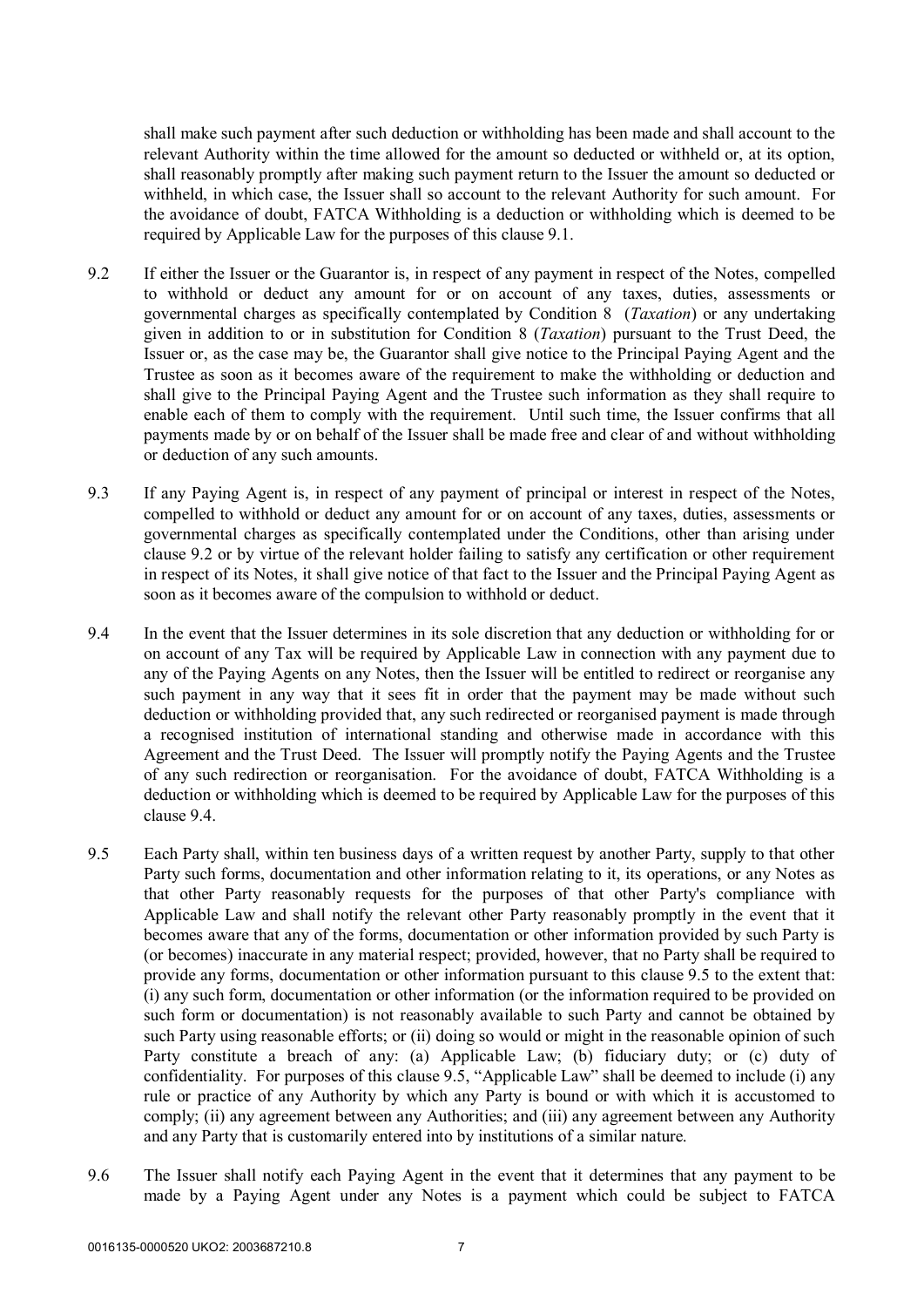Withholding if such payment were made to a recipient that is generally unable to receive payments free from FATCA Withholding, and the extent to which the relevant payment is so treated, provided, however, that the Issuer's obligation under this clause 9.6 shall apply only to the extent that such payments are so treated by virtue of characteristics of the Issuer, such Notes, or both.

### **10. DUTIES OF THE PRINCIPAL PAYING AGENT IN CONNECTION WITH OPTIONAL REDEMPTION AND REDEMPTION FOR TAXATION REASONS**

- 10.1 If the Issuer decides to redeem all or some only of the Notes for the time being outstanding under Condition 7 (*Redemption and Purchase*), it shall give notice of the decision and of the principal amount of Notes which it has decided to redeem to the Principal Paying Agent and the Trustee in accordance with the Conditions.
- 10.2 On behalf of the Issuer, the Principal Paying Agent shall arrange for drawings of the Notes in definitive form to be carried out, in relation to any partial redemption of the Notes, at a place and in a manner approved by the Trustee and in accordance with the Conditions. The Principal Paying Agent shall notify the Issuer and the Trustee of the date upon which any drawing is to be made. In the case of Notes in global form, the Principal Paying Agent shall co-ordinate the selection of Notes to be redeemed in accordance with the procedures of Euroclear and Clearstream, Luxembourg.
- 10.3 The Principal Paying Agent shall before or at the same time as it publishes the notice required in connection with any redemption, notify the Issuer, the Guarantor, the Trustee and the other Paying Agents of the serial numbers of any Notes selected for redemption in the case of a partial redemption of definitive Notes and shall notify the other Paying Agents of the date fixed for redemption.
- 10.4 Each Paying Agent will keep a stock of Put Notices and will make them available on demand to holders of definitive Notes, the Conditions of which provide for redemption at the option of Noteholders. Upon receipt of any Note deposited in the exercise of a put option in accordance with the Conditions, the Paying Agent with which the Note is deposited shall hold the Note (together with any Coupons relating to it deposited with it) on behalf of the depositing Noteholder (but shall not, save as provided below, release it) until the due date for redemption of the relevant Note consequent upon the exercise of the option, when, subject as provided below, it shall present the Note (and any such unmatured Coupons) to itself for payment of the amount due together with any interest due on the date of redemption in accordance with the Conditions and, subject to the receipt of funds from the Issuer or the Guarantor in accordance with clause 4, shall pay those moneys in accordance with the directions of the Noteholder contained in the relevant Put Notice.

If, prior to the due date for its redemption, an Event of Default has occurred and is continuing or the Note becomes immediately due and repayable or if upon due presentation payment of the redemption moneys is improperly withheld or refused, the Paying Agent concerned shall post the Note (together with any such Coupons) by uninsured post to, and at the risk of, the relevant Noteholder (unless the Noteholder has otherwise requested and paid the costs of insurance to the relevant Paying Agent at the time of depositing the Notes) at the address given by the Noteholder in the relevant Put Notice. At the end of each period for the exercise of any put option, each Paying Agent shall promptly notify the Principal Paying Agent of the principal amount of the Notes in respect of which the option has been exercised with it together with their serial numbers and the Principal Paying Agent shall promptly notify those details to the Issuer and the Guarantor.

10.5 The Principal Paying Agent shall instruct Euroclear and Clearstream, Luxembourg to make appropriate entries in their records in respect of all Notes redeemed by the Issuer to reflect such redemptions.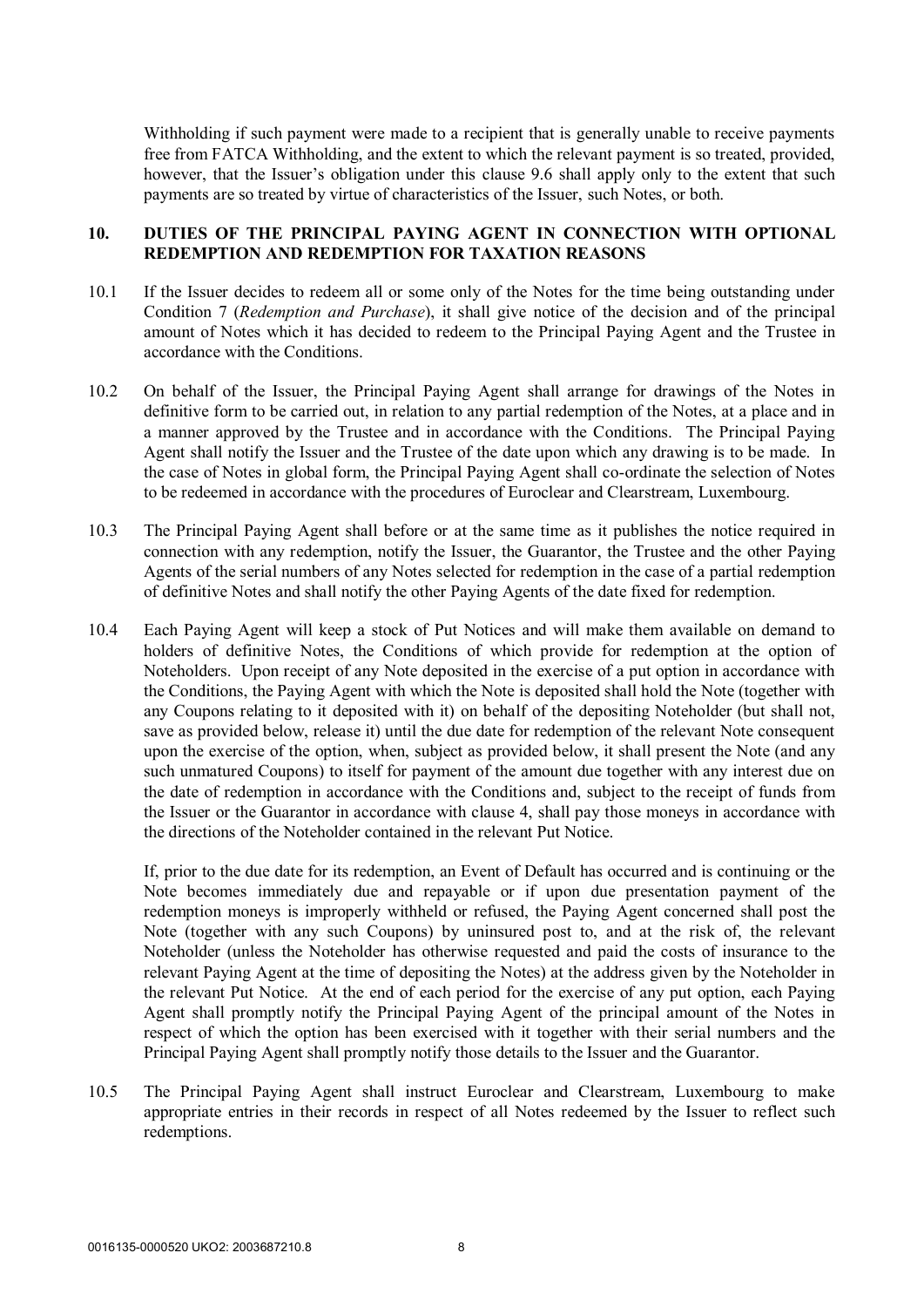### **11. PUBLICATION AND RECEIPT OF NOTICES**

- 11.1 On behalf of and at the written request and expense of the Issuer (failing which the Guarantor), the Principal Paying Agent shall cause to be published all notices required to be given by the Issuer and/or the Guarantor under the Conditions.
- 11.2 Each Paying Agent, on receipt of a notice or other communication received on behalf of the Issuer or the Guarantor, shall as soon as reasonably practicable forward a copy to the Issuer and the Guarantor.

## **12. CANCELLATION OF NOTES AND COUPONS**

- 12.1 All Notes which are redeemed, all definitive Notes which are surrendered in connection with redemption (together with all unmatured Coupons attached to or delivered with Notes), all Coupons which are paid and all Global Notes which are exchanged in full (in accordance with the provisions of clause 3.2) shall be cancelled by the Paying Agent by or to which they are redeemed, surrendered, exchanged or paid. Each of the Paying Agents shall give to the Principal Paying Agent details of all payments made by it and shall deliver all cancelled Notes and Coupons to the Principal Paying Agent (or as the Principal Paying Agent may specify). Where Notes are purchased by or on behalf of the Issuer, the Guarantor or any of their respective Subsidiaries, any holding company of the Issuer and/or Guarantor or any other Subsidiary of any such holding company the Issuer or, as the case may be, the Guarantor, will immediately notify the Principal Paying Agent in writing of all Notes purchased and where such Notes are subsequently surrendered for cancellation, will procure that the Notes (together with all unmatured Coupons appertaining to those Notes) are promptly cancelled and delivered to the Principal Paying Agent or its authorised agent.
- 12.2 The Principal Paying Agent or its authorised agent shall (unless otherwise instructed by the Issuer in writing and save as provided in clause 14.1) destroy all cancelled Notes and Coupons and shall, upon written request, furnish the Issuer and the Guarantor with a certificate of destruction containing written particulars of the serial numbers of the Notes and the number by maturity date of Coupons so destroyed.
- 12.3 The Principal Paying Agent shall instruct Euroclear and Clearstream, Luxembourg to make appropriate entries in their records in respect of all Notes which are cancelled.

#### **13. ISSUE OF REPLACEMENT NOTES AND COUPONS**

- 13.1 The Issuer shall cause a sufficient quantity of additional forms of Notes and Coupons to be available, upon request, to the Principal Paying Agent at its specified office for the purpose of issuing replacement Notes or Coupons as provided below.
- 13.2 The Principal Paying Agent shall, subject to and in accordance with Condition 12 (*Replacement of Notes and Coupons*) and the following provisions of this clause, cause to be delivered any replacement Notes or Coupons which the Issuer may determine to issue in place of Notes or Coupons which have been lost, stolen, mutilated, defaced or destroyed.
- 13.3 In the case of a mutilated or defaced Note, the Principal Paying Agent shall ensure that (unless otherwise covered by such indemnity as the Issuer may require) any replacement Note only has attached to it Coupons corresponding to those attached to the mutilated or defaced Note which is presented for replacement.
- 13.4 The Principal Paying Agent shall obtain verification, in the case of an allegedly lost, stolen or destroyed Note or Coupon in respect of which the serial number is known, that the Note or Coupon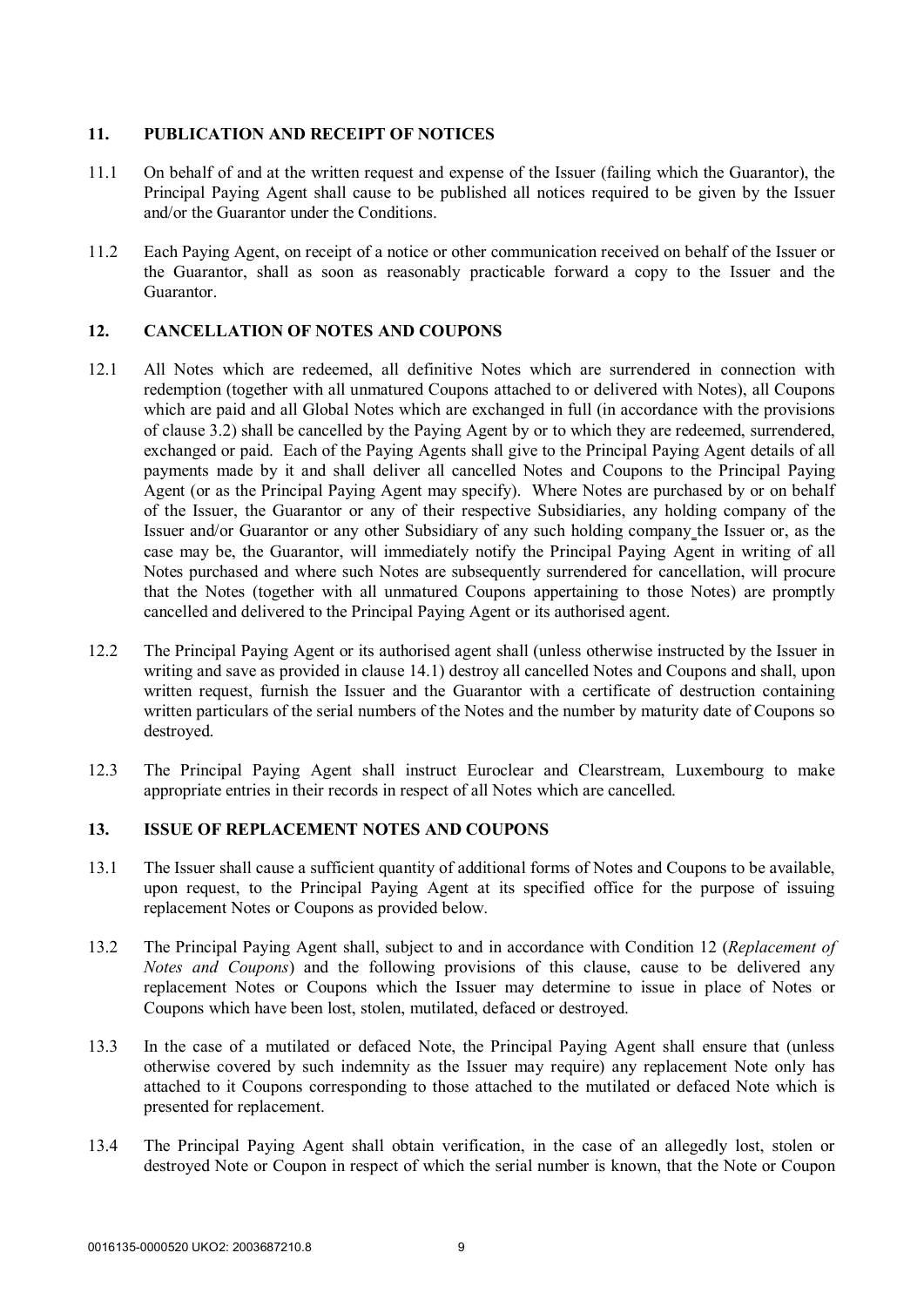has not previously been redeemed or paid. The Principal Paying Agent shall not issue a replacement Note or Coupon unless and until the applicant has:

- (a) paid such expenses and costs as may be incurred in connection with the replacement;
- (b) furnished it with such evidence and indemnity as the Issuer may reasonably require; and
- (c) in the case of a mutilated or defaced Note or Coupon, surrendered it to the Principal Paying Agent.
- 13.5 The Principal Paying Agent shall cancel mutilated or defaced Notes or Coupons in respect of which replacement Notes or Coupons have been issued pursuant to this clause. The Principal Paying Agent shall unless otherwise requested by the Issuer or the Guarantor, destroy all those Notes and Coupons and furnish the Issuer and the Guarantor with a destruction certificate containing the information specified in clause 12.2.
- 13.6 The Principal Paying Agent shall, on issuing any replacement Note or Coupon, forthwith inform the Issuer and the other Paying Agents of the serial number of the replacement Note or Coupon issued and (if known) of the serial number of the Note or Coupon in place of which the replacement Note or Coupon has been issued. Whenever replacement Coupons are issued under this clause, the Principal Paying Agent shall also notify the other Paying Agents of the maturity dates of the lost, stolen, mutilated, defaced or destroyed Coupons and of the replacement Coupons issued.
- 13.7 Whenever a Note or Coupon for which a replacement Note or Coupon has been issued and the serial number of which is known is presented to a Paying Agent for payment, the relevant Paying Agent shall immediately send notice to the Issuer and (if it is not itself the Principal Paying Agent) the Principal Paying Agent and shall not be obliged to make any payment in respect of such Note or Coupon.

#### **14. RECORDS AND CERTIFICATES**

- 14.1 The Principal Paying Agent shall, in respect of the Coupons of each maturity, retain until the expiry of 10 years from the Relevant Date (as defined in the Conditions) in respect of the Coupons either (i) all paid Coupons of that maturity or (ii) a list of the serial numbers of Coupons of that maturity still remaining unpaid.
- 14.2 The Principal Paying Agent shall (i) keep full and complete records of (such records to be made available to the Trustee at all reasonable times); and (ii) upon written request give to the Issuer, the Guarantor and the Trustee as soon as possible and in any event within four months after the date of redemption, purchase, payment, exchange or replacement of a Note or Coupon (as the case may be), a certificate stating (as applicable):
	- (a) the aggregate principal amount of Notes which have been redeemed and the aggregate amounts in respect of Coupons which have been paid;
	- (b) the serial numbers of such Notes in definitive form (other than serial numbers of Coupons);
	- (c) the total numbers by maturity date of such Coupons;
	- (d) the aggregate amount of interest paid (and the due dates of such payments) on Global Notes;
	- (e) the aggregate principal amount of Notes (if any) which have been purchased by or on behalf of the Issuer, the Guarantor or any of their respective Subsidiaries, any holding company of the Issuer and/or Guarantor or any other Subsidiary of any such holding company and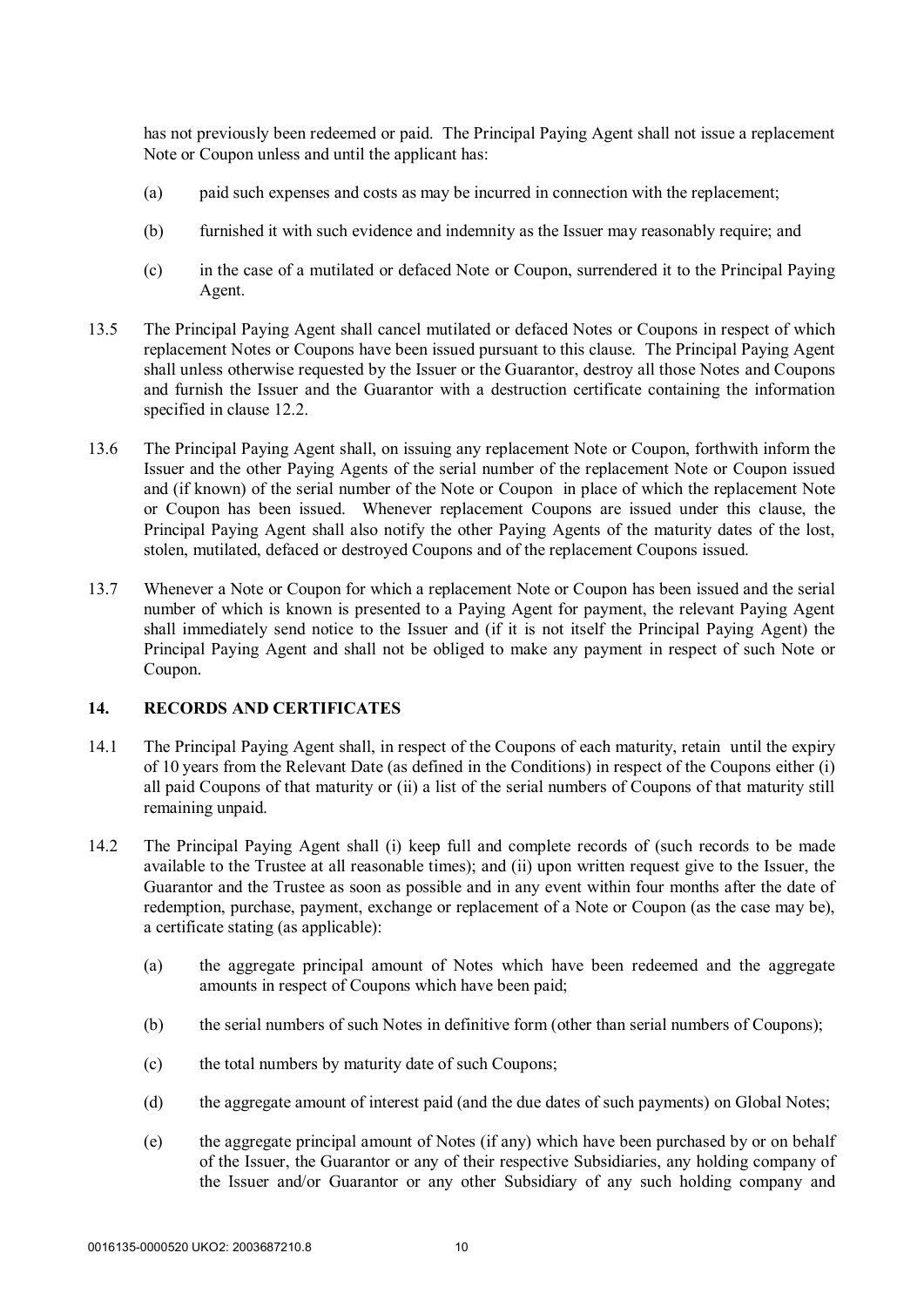surrendered for cancellation (subject to delivery of the Notes in accordance with clause 12.1) and the serial numbers of such Notes in definitive form and the total number (where applicable, of each denomination) by maturity date of the Coupons attached to or exchanged or surrendered with the purchased Notes;

- (f) the aggregate principal amounts of Notes and the aggregate amounts in respect of Coupons which have been exchanged or surrendered and replaced and the serial numbers of those Notes in definitive form and the total number by maturity date of those Coupons surrendered therewith; and
- (g) the total number by maturity date of unmatured Coupons missing from Notes in definitive form which have been redeemed or surrendered and replaced and the serial numbers of the Notes in definitive form to which the missing unmatured Coupons appertained.

## **15. COPIES OF THE TRUST DEED AND THIS AGREEMENT AVAILABLE FOR INSPECTION**

Each Paying Agent shall hold copies of all documents required to be so available by the Conditions and shall make such copies available for inspection by Noteholders by appointment at its specified office during normal business hours. Any inspection may, at the relevant Paying Agent's option, be carried out electronically.

### **16. COMMISSIONS AND EXPENSES**

- 16.1 The Issuer or, failing the Issuer, the Guarantor shall pay to each of the Paying Agents such fees and commissions in respect of the services of that Paying Agent under this Agreement as shall be agreed in writing between the Issuer, the Guarantor and the relevant Paying Agent (together with any value added tax properly chargeable thereon).
- 16.2 The Issuer (and failing the Issuer, the Guarantor) shall pay to each Paying Agent an amount equal to all reasonable expenses (including any irrecoverable value added tax or other tax thereon) incurred by that Paying Agent in connection with their services under this Agreement.

## **17. INDEMNITY**

- 17.1 The Issuer shall indemnify and, failing the Issuer so indemnifying, the Guarantor agrees to indemnify each of the Paying Agents against any losses, liabilities, costs, claims, actions, demands or expenses (together, **Losses**) (including, but not limited to, all reasonable costs, legal fees, charges and expenses (together, **Expenses**) paid or incurred in disputing or defending any Losses), together with any irrecoverable value added tax or other similar tax properly chargeable thereon, which it may incur or which may be made against it as a result of or in connection with its appointment or the exercise of its powers and duties under this Agreement except for any Losses or Expenses resulting from its own negligence, fraud or wilful default or that of its directors, officers or employees or the material breach by it of the terms of this Agreement.
- 17.2 Each Paying Agent shall severally indemnify the Issuer and the Guarantor against any Losses (including, but not limited to, all reasonable Expenses paid or incurred in disputing or defending any Losses), together with any irrecoverable value added tax or other similar tax properly chargeable thereon, which the Issuer or the Guarantor may incur or which may be made against the Issuer or the Guarantor as a result of the material breach by the Paying Agent of the terms of this Agreement or its negligence, fraud or wilful default or that of its directors, officers or employees.
- 17.3 The indemnities set out in this clause 17 shall survive any termination or expiry of this Agreement.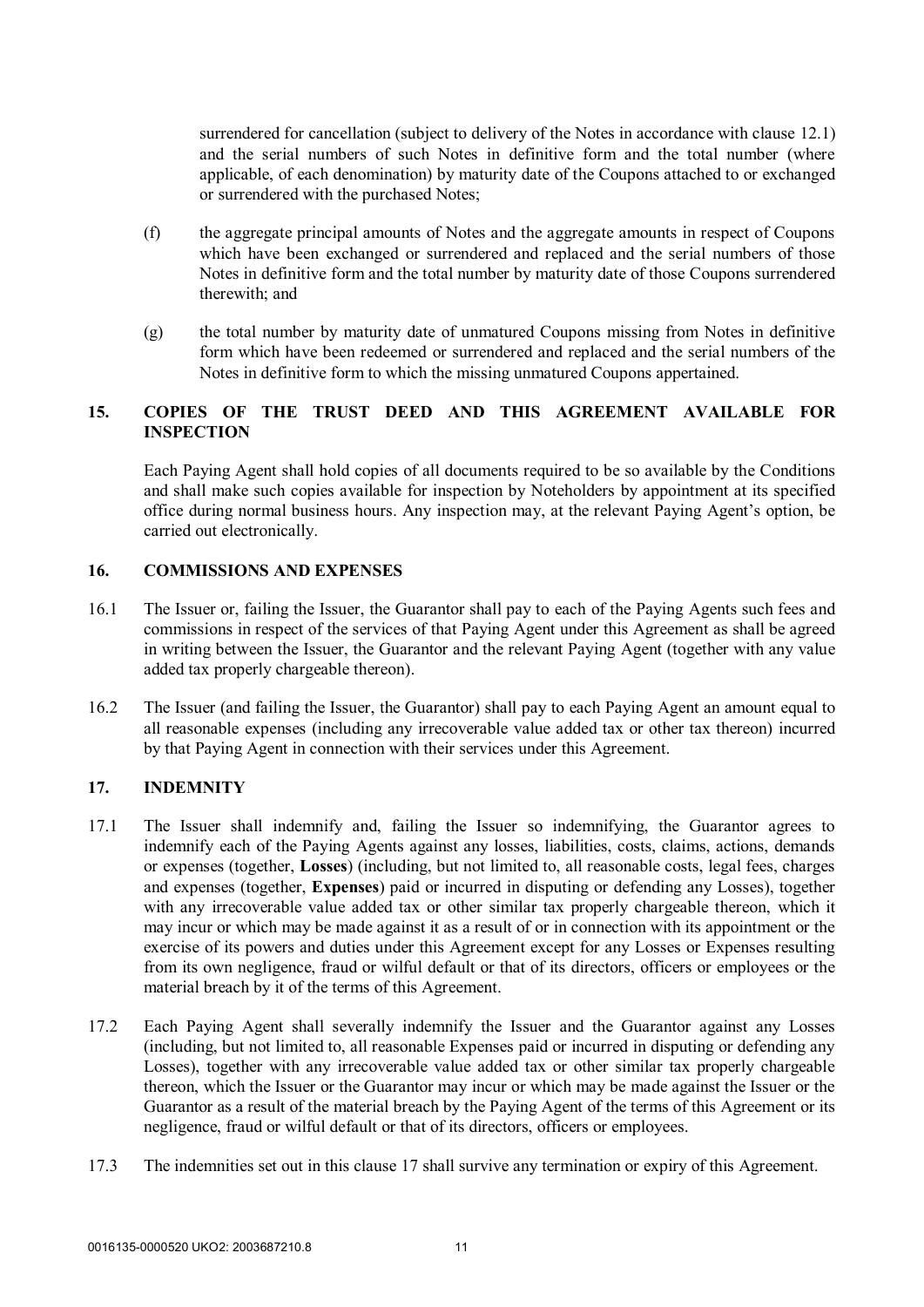- 17.4 Each Paying Agent will only be liable to the Issuer and/or the Trustee for losses, liabilities, costs, expenses and demands arising directly from the performance of its obligations under this Agreement suffered by or occasioned to the Issuer and/or the Trustee (**Liabilities**) to the extent that such Paying Agent has been negligent, fraudulent or in wilful default in respect of its obligations under this Agreement. No Paying Agent shall otherwise be liable or responsible for any Liabilities or inconvenience which may result from anything done or omitted to be done by it in connection with this Agreement. For the avoidance of doubt the failure of any Paying Agent to make a claim for payment of interest and principal on the Issuer, or to inform any other Paying Agent or clearing system of a failure on the part of the Issuer to meet any such claim or to make a payment by the stipulated date, shall not be deemed to constitute negligence, fraud or wilful default on the part of such Paying Agent.
- 17.5 Liabilities arising under clause 17.4 shall be limited to the amount of the Issuer's and/or the Trustee's actual loss. Such actual loss shall be determined (i) as at the date of default of the Agent or, if later, the date on which the loss arises as a result of such default and (ii) without reference to any special conditions or circumstances known to the Agent at the time of entering into the Agreement, or at the time of accepting any relevant instructions, which increase the amount of the loss.
- 17.6 For the avoidance of doubt, the liability of the Paying Agents under clause 17.2 or 17.4 will not extend to any Liabilities arising through any acts, events or circumstances not reasonably within its control, or resulting from the general risks of investment in or the holding of assets in any jurisdiction, including, but not limited to, Liabilities arising from: nationalisation, expropriation or other governmental actions; any law, order or regulation of a governmental, supranational or regulatory body; regulation of the banking or securities industry including changes in market rules or practice, currency restrictions, devaluations or fluctuations; market conditions affecting the execution or settlement of transactions or the value of assets; breakdown, failure or malfunction of any third party transport, telecommunications, computer services or systems; natural disasters, epidemics, or acts of God; war, terrorism, riots, insurrection or revolution; and strikes or industrial action.
- 17.7 Under no circumstances will the Paying Agents be liable to the Issuer, the Guarantor or any other person for any special, punitive, indirect or consequential loss or damage of any kind whatsoever or any loss of profit, goodwill, business, reputation or opportunity, whether or not foreseeable, even if advised of the possibility of such loss or damage and regardless of whether the claim is brought in negligence, breach of contract, breach of duty or otherwise.

#### **18. REPAYMENT BY PRINCIPAL PAYING AGENT**

Sums paid by or by arrangement with the Issuer or the Guarantor to the Principal Paying Agent pursuant to the terms of this Agreement shall not be required to be repaid to the Issuer or as the case may be, the Guarantor unless and until any Note or Coupon becomes void under the provisions of Condition 9 (*Prescription*) but in that event the Principal Paying Agent shall forthwith repay to the Issuer or, as the case may be, the Guarantor sums equivalent to the amounts paid by the Issuer or, as the case may be, the Guarantor to the Principal Paying Agent and not disbursed by virtue of the Notes becoming void.

#### **19. CONDITIONS OF APPOINTMENT**

19.1 Save as provided in clause 19.3, the Principal Paying Agent shall be entitled to deal with money paid to it by the Issuer or the Guarantor for the purposes of this Agreement in the same manner as other money paid to a bank by its customers and shall not be liable to account to the Issuer or the Guarantor for any interest or other amounts in respect of the money. No money held by any Paying Agent need be segregated except as required by law.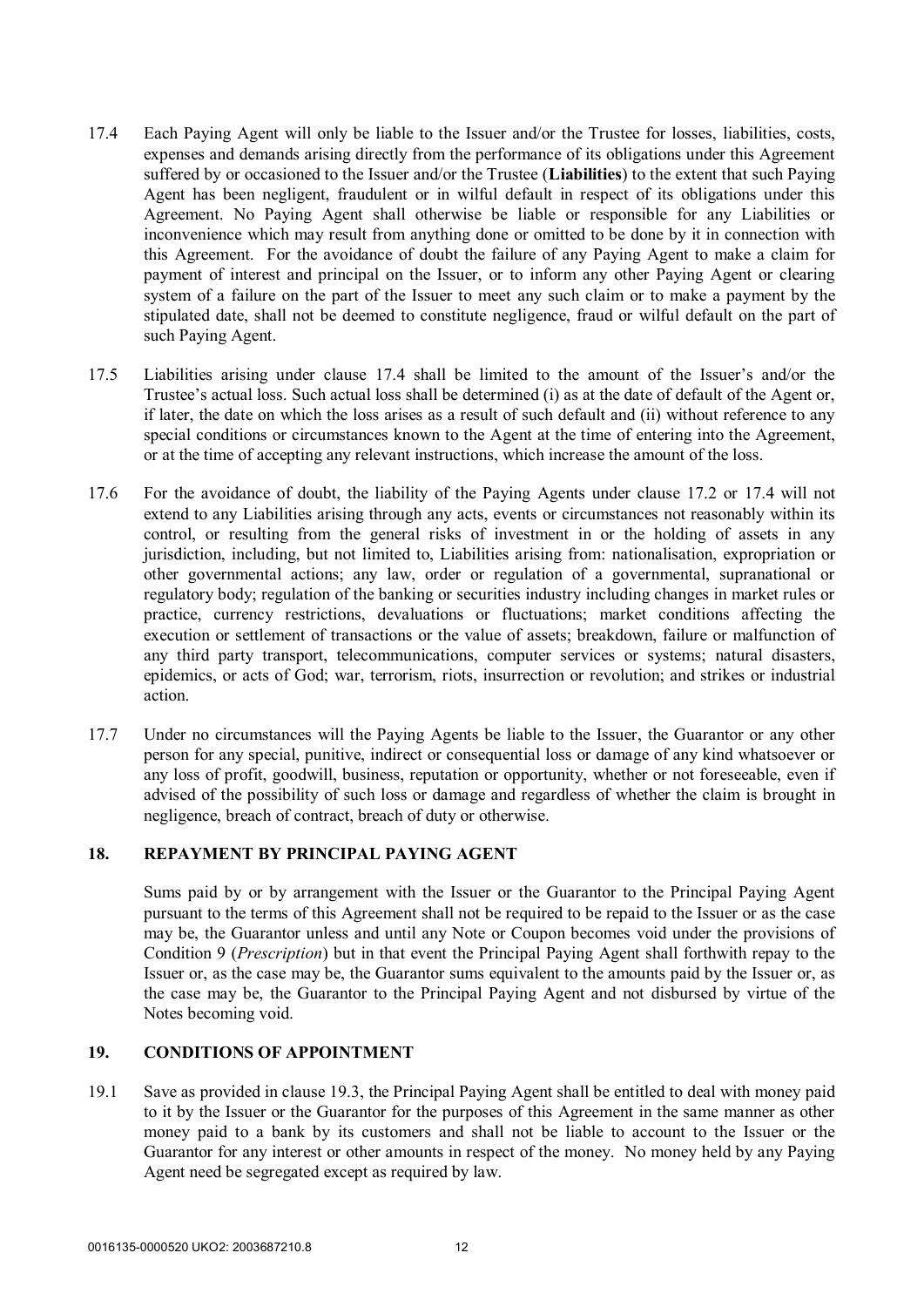- 19.2 In acting under this Agreement and in connection with the Notes and the Coupons the Paying Agents shall act solely as agents of the Issuer and the Guarantor and where notice is given under Clause 7, the trustee will not assume any obligations towards or relationship of agency or trust for or with any of the Noteholders or Couponholders.
- 19.3 No Paying Agent shall exercise any right of set-off or lien against the Issuer, the Guarantor or any holders of Notes or Coupons in respect of any moneys payable to or by it under the terms of this Agreement.
- 19.4 Except as otherwise required by law, each of the Paying Agents shall be entitled to treat the holder of any Note or Coupon as the absolute owner for all purposes (whether or not any payment in respect of the Note or Coupon shall be overdue and notwithstanding any notice of ownership or writing on the Note or Coupon or any notice of previous loss or theft of the Note or Coupon) and shall not be required to obtain any proof thereof as to the identity of the bearer.
- 19.5 The Paying Agents shall be obliged to perform such duties and only such duties as are set out in this Agreement and the Notes and no implied duties or obligations shall be read into this Agreement or the Notes against the Paying Agents other than the duty to act honestly and in good faith and to exercise the diligence of a reasonably prudent agent in comparable circumstances.
- 19.6 Each of the Paying Agents may consult with any expert or legal, financial and other professional advisers and the opinion of such advisers shall be full and complete protection in respect of any action taken, omitted or suffered under this Agreement in good faith and in accordance with the opinion of such advisers.
- 19.7 Each of the Paying Agents shall be protected from, and shall incur no liability for or in respect of, any action taken, omitted or suffered in reliance upon any instruction, request or order from the Issuer or the Guarantor, the Trustee or any document which it reasonably believes to be genuine and to have been delivered, signed or sent by the proper party or parties or upon written instructions from the Issuer the Guarantor or the Trustee.
- 19.8 Any of the Paying Agents, their officers, directors or employees may become the owner of, or acquire any interest in, Notes or Coupons with the same rights that it or he would have if the Paying Agent concerned were not appointed under this Agreement, and may engage or be interested in any financial or other transaction with the Issuer, the Guarantor or the Trustee, and may act on, or as depositary, trustee or agent for, any committee or body of holders of Notes or Coupons or other obligations of the Issuer or the Guarantor or the Trustee, as freely as if such Paying Agent were not appointed under this Agreement.
- 19.9 None of the Paying Agents shall have any obligation or duty (i) to monitor or inquire as to the performance of the Issuer of its obligations under the Notes, this Agreement or any other relevant documents or (ii) to determine or take any steps to ascertain whether any relevant event under the Notes has occurred.
- 19.10 Nothing in this Agreement shall require any of the Paying Agents to assume an obligation of the Issuer arising under any provision of the listing, prospectus, disclosure or transparency rules (or equivalent rules of any other competent authority besides the Financial Conduct Authority (the **FCA**) or the Prudential Regulation Authority (the **PRA**)).
- 19.11 Notwithstanding any other provision of this Agreement, a Paying Agent shall be entitled to take any action or to refuse to take any action which such Paying Agent, acting reasonably, deems necessary for such Paying Agent to comply with any law applicable to it, or the rules, operating procedures or market practice of any relevant stock exchange or other market or clearing system provided that such Paying Agent shall notify the Issuer in advance of taking or not taking any such action.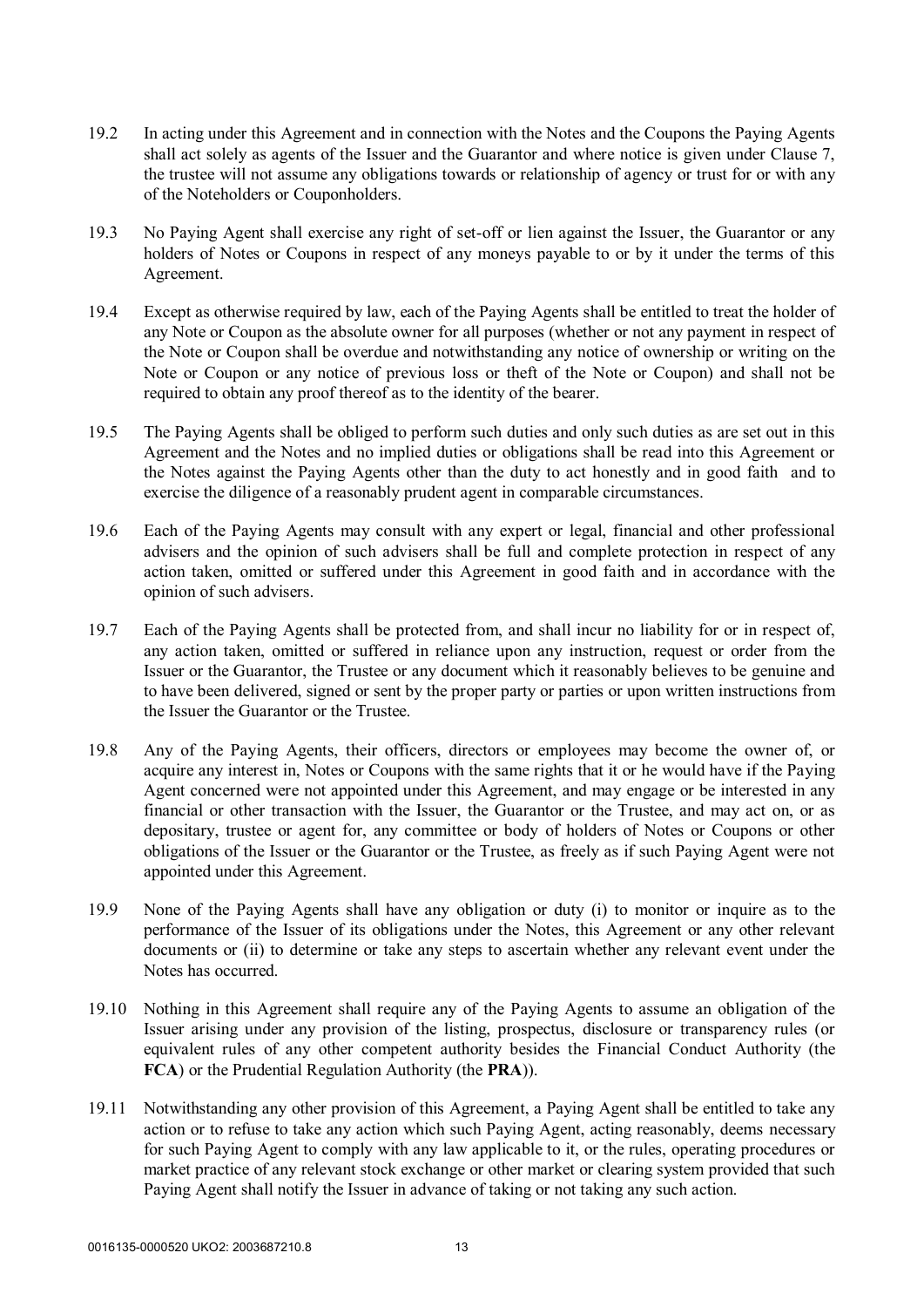- 19.12 The Principal Paying Agent is authorised by the PRA and regulated by the FCA and PRA. Nothing in this Agreement shall require the Agent to carry on an activity of the kind specified by any provision of Part II (other than article 5 (accepting deposits)) of the Financial Services and Markets Act 2000 (Regulated Activities) Order 2001, or to lend money to the Issuer.
- 19.13 The fees, commissions and expenses payable to each Paying Agent for services rendered and the performance of its obligations under this Agreement shall not be abated by any remuneration or other amounts or profits receivable by such Paying Agent (or to its knowledge by any of its associates) in connection with any other transaction effected by such Paying Agent with or for the Issuer.
- 19.14 None of the Paying Agents shall be responsible to anyone with respect to the legality of this Agreement or the validity or legality of the Notes or Coupons.
- 19.15 In the case of any default by the Issuer, none of the Paying Agents shall have any duty or responsibility in the performance of the Issuer's obligations under the Conditions.
- 19.16 None of the Paying Agents shall be under any obligation to risk or expend its own funds or to take any action under this Agreement which it expects will result in any expense or liability accruing to it, the payment of which within a reasonable time is not, in its opinion, assured to it.

#### **20. COMMUNICATION WITH PAYING AGENTS**

A copy of all communications relating to the subject matter of this Agreement between the Issuer, the Guarantor or the Trustee and any of the Paying Agents other than the Principal Paying Agent shall be sent to the Principal Paying Agent.

#### **21. TERMINATION OF APPOINTMENT**

- 21.1 The Issuer and the Guarantor may, with the prior written approval of the Trustee, terminate the appointment of any Paying Agent at any time and/or appoint additional or other Paying Agents by giving to the Paying Agent whose appointment is concerned and, where appropriate, the Principal Paying Agent at least 45 days' prior written notice to that effect provided that so long as any of the Notes is outstanding:
	- (a) in the case of a Paying Agent, the notice shall not expire less than 45 days before any due date for the payment of interest; and
	- (b) notice shall be given under Condition 13 (*Notices*) at least 30 days before the removal or appointment of a Paying Agent.
- 21.2 Notwithstanding the provisions of clause 21.1, if at any time a Paying Agent becomes incapable of acting, or is adjudged bankrupt or insolvent, or files a voluntary petition in bankruptcy or makes an assignment for the benefit of its creditors or consents to the appointment of an administrator, liquidator or administrative or other receiver of all or any substantial part of its property, or if an administrator, liquidator or administrative or other receiver of it or of all or a substantial part of its property is appointed, or it admits in writing its inability to pay or meet its debts as they may mature or suspends payment of its debts, or if an order of any court is entered approving any petition filed by or against it under the provisions of any applicable bankruptcy or insolvency law or if a public officer takes charge or control of the Paying Agent or of its property or affairs for the purpose of rehabilitation, administration or liquidation, the Issuer and the Guarantor may with the prior written approval of the Trustee forthwith without notice terminate the appointment of the Paying Agent, in which event notice shall be given to the Noteholders under Condition 13 (*Notices*) as soon as is practicable.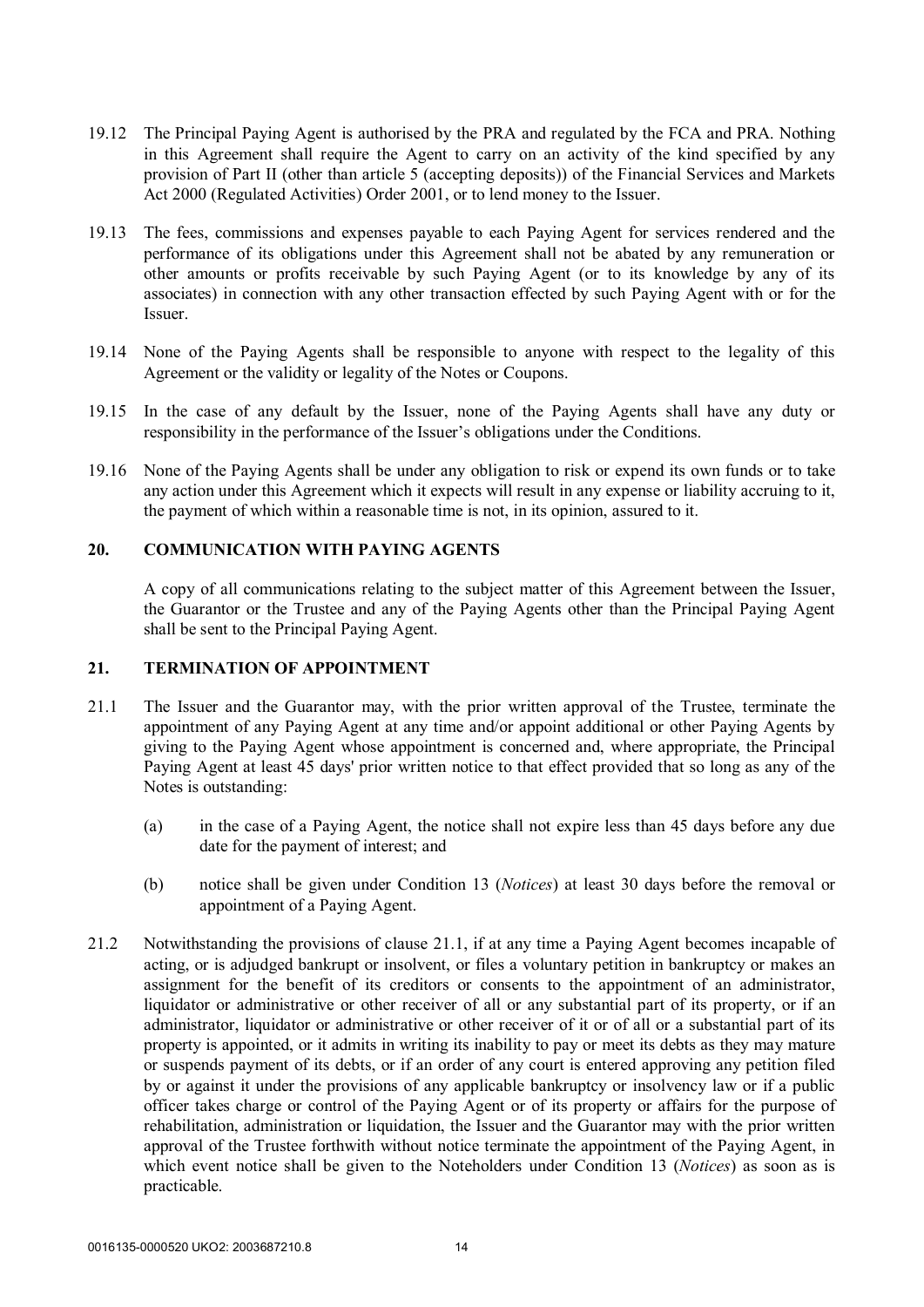- 21.3 The termination of the appointment of a Paying Agent under this Agreement shall not entitle the Paying Agent to any amount by way of compensation but shall be without prejudice to any amount then accrued due.
- 21.4 All or any of the Paying Agents may resign their respective appointments under this Agreement at any time by giving to the Issuer, the Guarantor and, where appropriate, the Principal Paying Agent at least 90 days' prior written notice to that effect provided that, in the case of a Paying Agent, so long as any of the Notes is outstanding and in definitive form, the notice shall not expire less than 45 days before any Interest Payment Date. Following receipt of a notice of resignation from a Paying Agent, the Issuer shall promptly, and in any event not less than 30 days before the resignation takes effect, give notice of such resignation to the Noteholders under Condition 13 (*Notices*). If the Principal Paying Agent shall resign or be removed pursuant to clauses 21.1 or 21.2 above or in accordance with this clause 21.4, the Issuer and the Guarantor shall promptly and in any event within 30 days appoint a successor approved by the Trustee. If the Issuer and the Guarantor fail to appoint a successor within such period, the Principal Paying Agent shall be entitled, on behalf of the Issuer and the Guarantor, to appoint in its place as a successor Principal Paying Agent a reputable financial institution of good standing which the Trustee shall approve.
- 21.5 Notwithstanding the provisions of clauses 21.1, 21.2 and 21.4, so long as any of the Notes is outstanding, the termination of the appointment of a Paying Agent (whether by the Issuer and the Guarantor or by the resignation of the Paying Agent) shall not be effective unless upon the expiry of the relevant notice there is:
	- (a) a Principal Paying Agent;
	- (b) so long as the Notes are listed on any stock exchange or admitted to listing by any other relevant authority, there will at all times be a Paying Agent (which may be the Principal Paying Agent) having its specified office in the place required by the rules and regulations of the relevant stock exchange or any other relevant authority; and
	- (c) a Paying Agent in a jurisdiction within Europe, other than the jurisdiction in which the Issuer or the Guarantor is incorporated.
- 21.6 Any successor Paying Agent shall execute and deliver to its predecessor, the Issuer, the Guarantor and, where appropriate, the Principal Paying Agent an instrument accepting its appointment under this Agreement, and the successor Paying Agent, without any further act, deed or conveyance, shall become vested with all the authority, rights, powers, trusts, immunities, duties and obligations of the predecessor with like effect as if originally named as a Paying Agent.
- 21.7 If the appointment of a Paying Agent under this Agreement is terminated (whether by the Issuer and the Guarantor or by the resignation of the relevant Paying Agent), the Paying Agent shall on the date on which the termination takes effect deliver to its successor Paying Agent (or, if none, the Principal Paying Agent) all Notes and Coupons surrendered to it but not yet destroyed and all records concerning the Notes and Coupons maintained by it (except such documents and records as it is obliged by law or regulation to retain or not to release) and pay to its successor Paying Agent (or, if none, to the Principal Paying Agent) the amounts (if any) held by it in respect of Notes or Coupons which have become due and payable but which have not been presented for payment, but shall have no other duties or responsibilities under this Agreement.
- 21.8 If the Principal Paying Agent or any of the other Paying Agents shall change its specified office, it shall give to the Issuer, the Guarantor, the Trustee and, where appropriate, the Principal Paying Agent not less than 45 days' prior written notice to that effect giving the address of the new specified office. As soon as practicable thereafter and in any event at least 30 days before the change, the Principal Paying Agent, on behalf of and at the expense of the Issuer (failing which, the Guarantor),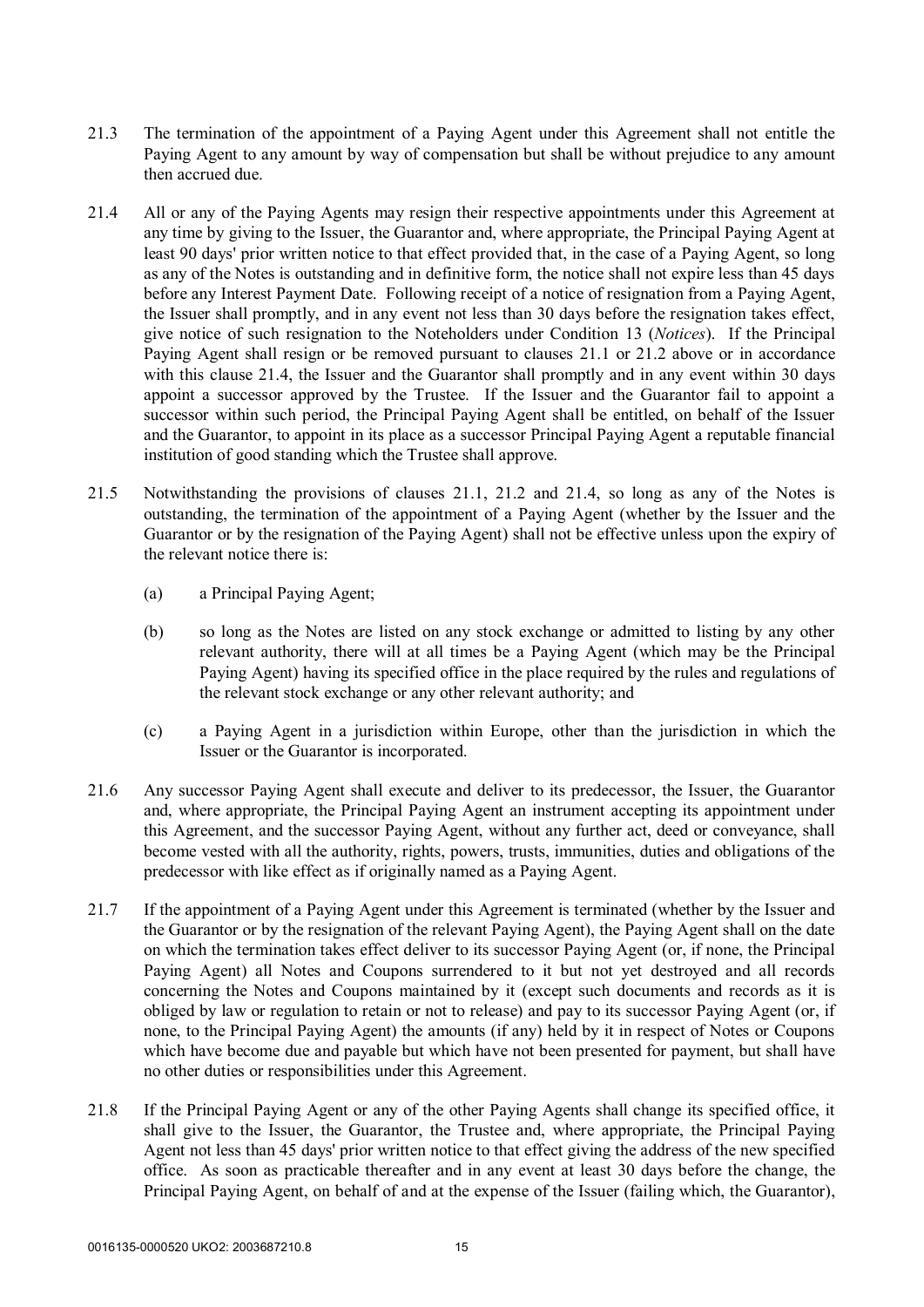shall give to the Noteholders notice of the change and the address of the new specified office under Condition 13 (*Notices*).

- 21.9 A corporation into which any Paying Agent for the time being may be merged or converted or a corporation with which the Paying Agent may be consolidated or a corporation resulting from a merger, conversion or consolidation to which the Paying Agent shall be a party shall, to the extent permitted by applicable law, be the successor Paying Agent under this Agreement without the execution or filing of any paper or any further act on the part of any of the parties to this Agreement. Notice of any merger, conversion or consolidation shall forthwith be given to the Issuer, the Guarantor, the Trustee and, where appropriate, the Principal Paying Agent.
- 21.10 A Paying Agent may, subject to prior notification to the Issuer and the Guarantor, at any time, delegate by power of attorney or otherwise to any person for any period all or any of the rights, powers and discretions vested in it by the Agreement. This delegation may be made upon any terms and conditions and subject to any restrictions as that Paying Agent may think fit.
- 21.11 A Paying Agent may, carrying out its functions under this Agreement, appoint an agent on any terms to transact or conduct, or concur in conducting or carrying out such functions or acts required to be done by such Paying Agent.

## **22. MEETINGS OF NOTEHOLDERS**

The provisions of Schedule 3 to the Trust Deed shall apply to meetings of the Noteholders and shall have effect in the same manner as if set out in this Agreement.

#### **23. NOTICES**

All notices or other communications under or in connection with this Agreement shall be in English and shall be delivered in person, sent by first class pre-paid post or by e-mail in accordance with the address and e-mail details below.

Any notice shall, in the case of a letter, be effective only on actual delivery, and, in the case of an email, when sent, subject to no delivery failure notification being received by the sender within 24 hours of the time of sending. However, a notice given in accordance with the above but received on a day which is not a business day or after business hours in the place of receipt will only be deemed to be given on the next business day.

The address and e-mail address of each party for all notices under or in connection with this Agreement are:

| (a) | in the case of the Issuer:       | The Sage Group plc<br>C <sub>23</sub> 5 & 6 Cobalt Park Way<br><b>Cobalt Business Park</b><br>Newcastle upon Tyne<br><b>NE28 9EJ</b><br>United Kingdom |                                                                         |
|-----|----------------------------------|--------------------------------------------------------------------------------------------------------------------------------------------------------|-------------------------------------------------------------------------|
|     |                                  | $E$ -mail:<br>(Attention:                                                                                                                              | company.secretary@sage.com<br>General Counsel and Company<br>Secretary) |
| (b) | in the case of the<br>Guarantor: | Sage Treasury Company Limited<br>C <sub>23</sub> 5 & 6 Cobalt Park Way<br><b>Cobalt Business Park</b>                                                  |                                                                         |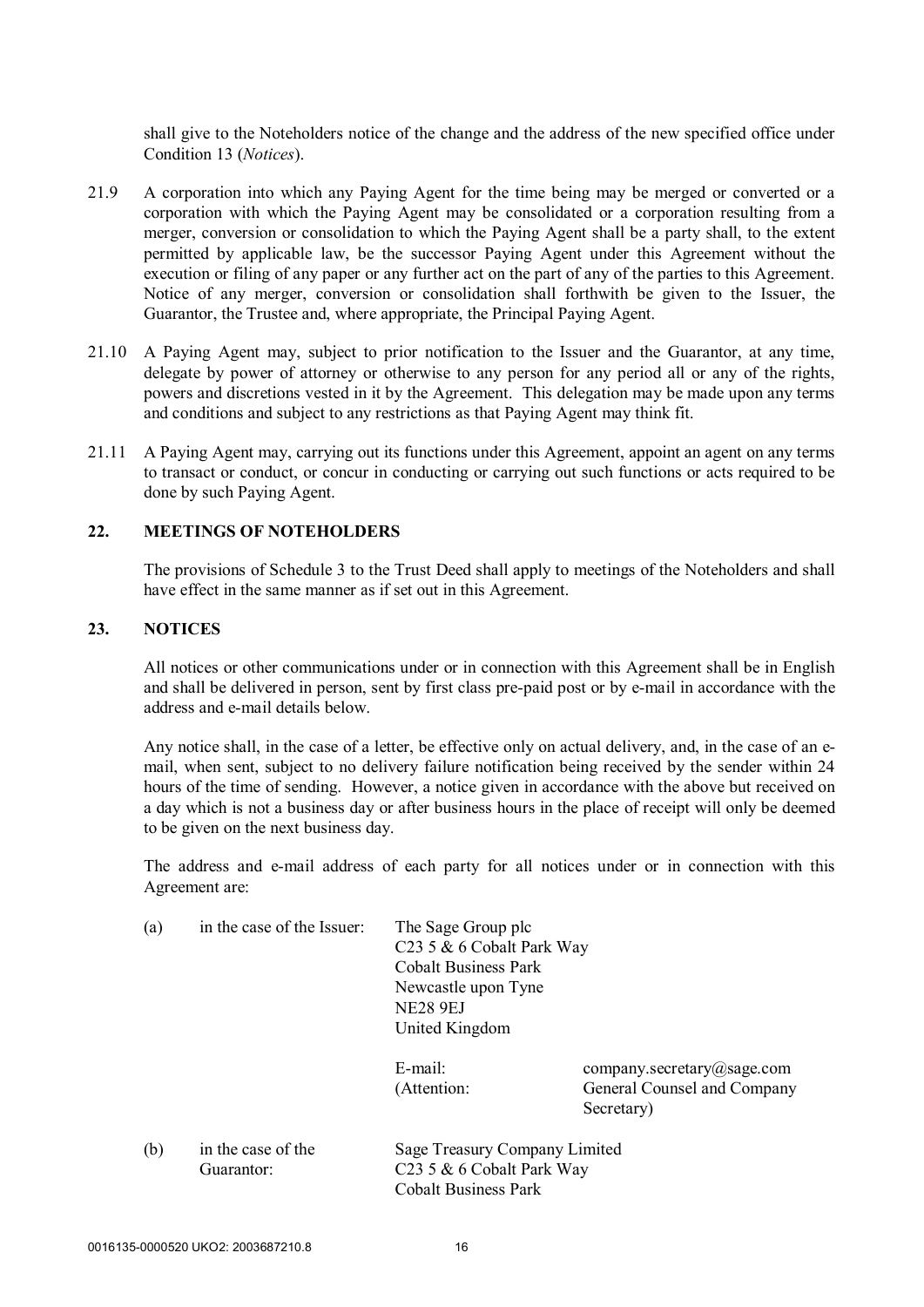|     |                                               | Newcastle upon Tyne<br><b>NE28 9EJ</b><br>United Kingdom                                                                            |                                                                                  |
|-----|-----------------------------------------------|-------------------------------------------------------------------------------------------------------------------------------------|----------------------------------------------------------------------------------|
|     |                                               | E-mail:<br>(Attention:                                                                                                              | company.secretary@sage.com<br>General Counsel and Company<br>Secretary)          |
| (c) | in the case of the Trustee:                   | HSBC Corporate Trustee Company (UK) Limited<br><b>Issuer Services</b><br>8 Canada Square<br>London E14 5HQ<br><b>United Kingdom</b> |                                                                                  |
|     |                                               | E-mail:<br>(Attention:                                                                                                              | ctla.trustee.admin@hsbc.com<br><b>Issuer Services Trustee</b><br>Administration) |
| (d) | in the case of the<br>Principal Paying Agent: | HSBC Bank plc<br>Issuer Services, Europe<br>Level 22<br>8 Canada Square<br>London E14 5HQ<br>United Kingdom                         |                                                                                  |
|     |                                               | E-mail:                                                                                                                             | ctlondon.conventional@hsbc.com;                                                  |
|     |                                               | (Attention:                                                                                                                         | ctla.payingagency@hsbc.com<br>Manager, Client Services, Issuer<br>Services       |
| (e) | in the case of the other<br>Paying Agents:    | Banque Internationale à Luxembourg, société anonyme<br>69, route d'Esch<br>L-2953 Luxembourg<br>Luxembourg                          |                                                                                  |
|     |                                               | E-mail:                                                                                                                             | paying.agency@bil.com;<br>Agency.Services@bil.com                                |
|     |                                               | (Attention:                                                                                                                         | <b>Agency Services</b> )                                                         |

or to such other address or e-mail address or marked for the attention of such other person or department as may from time to time be notified by any party to the others by not less than five days' written notice in accordance with the provisions of this clause. In this clause 23, **business day** in relation to any place means a day on which commercial banks are open for general business in the that place.

## **24. TAXES AND STAMP DUTIES**

The Issuer or, failing the Issuer, the Guarantor agrees to pay any and all stamp and other documentary taxes or duties which may be payable in connection with the execution, delivery, performance and enforcement of this Agreement by the Paying Agent.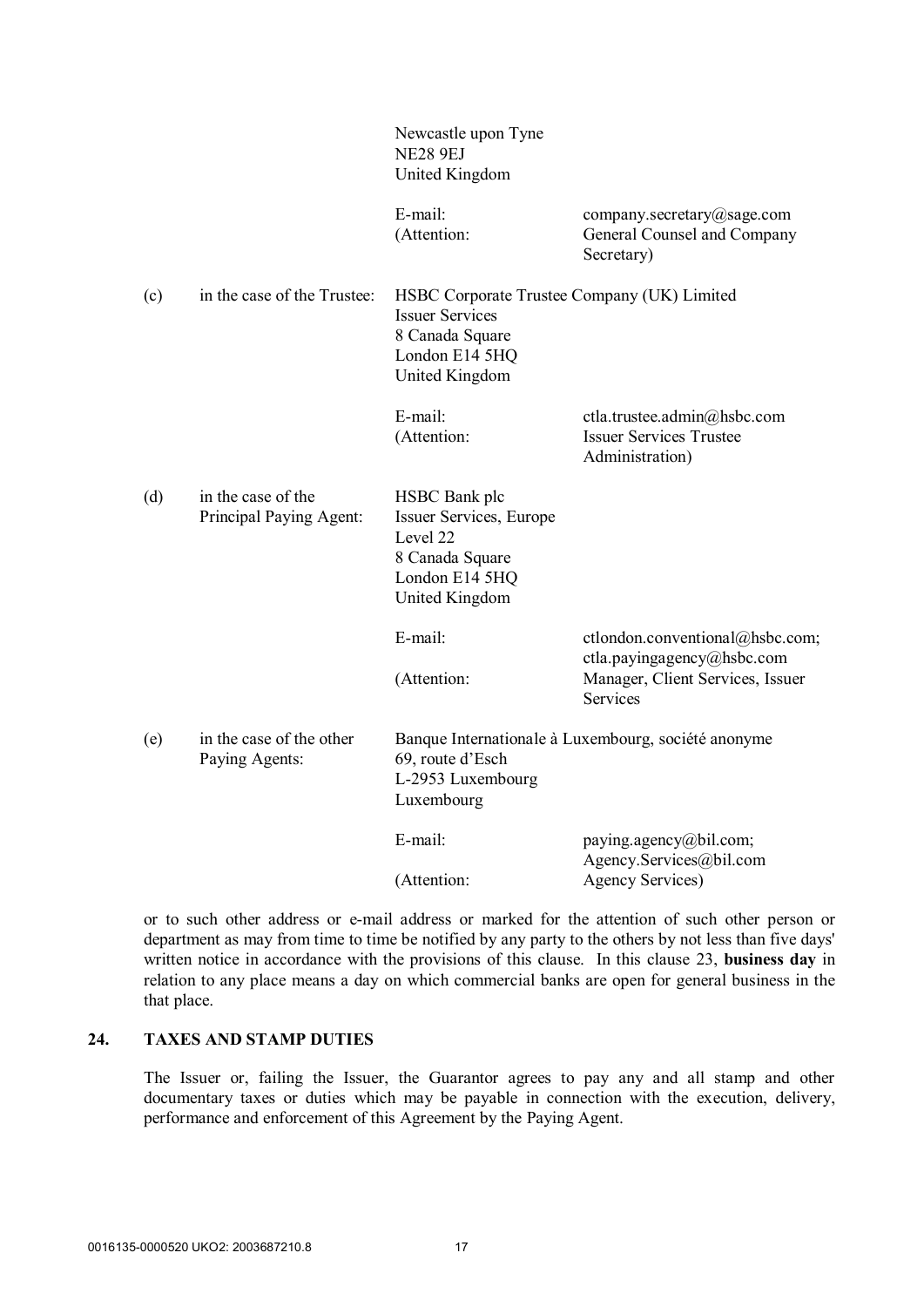#### **25. AMENDMENTS**

The Issuer, the Guarantor, the Trustee and the Principal Paying Agent may agree, without the consent of any Noteholder, to any modification of, or to the waiver or authorisation of any breach or proposed breach of, any provision of this Agreement which:

- (a) in the opinion of the Trustee, is of a formal, minor or technical nature or is made to correct a manifest error or an error which is, in the opinion of the Trustee, proven; or
- (b) in the opinion of the Trustee is not materially prejudicial to the interests of the Noteholders.

Any such modification, waiver or authorisation shall be binding on the Noteholders and, unless the Trustee agrees otherwise, any modification shall be notified by the Issuer to the Noteholders as soon as practicable thereafter in accordance with Condition 13 (*Notices*).

### **26. RECOGNITION OF BAIL-IN**

- 26.1 Notwithstanding and to the exclusion of any other term of this Agreement and/or any other agreements, arrangements, or understandings between the Issuer, the Guarantor and each BRRD Party, each of the parties to this Agreement acknowledges and accepts that a BRRD Liability arising under this Agreement may be subject to the exercise of Bail-in Powers by the Relevant Resolution Authority and acknowledges, accepts, consents and agrees to be bound by:
	- (a) the effect of the exercise of Bail-in Powers by any Relevant Resolution Authority in relation to any BRRD Liability of any BRRD Party to each of the Issuer and the Guarantor under this Agreement that (without limitation) may include and result in any of the following, or some combination thereof:
		- (i) the reduction of all, or a portion, of any BRRD Liability or outstanding amounts due thereon;
		- (ii) the conversion of all, or a portion, of any BRRD Liability into shares, other securities or other obligations of any BRRD Party or another person (and the issue to or conferral on the Issuer and/or the Guarantor in respect of such BRRD Liability, of such shares, securities or obligations);
		- (iii) the cancellation of any BRRD Liability;
		- (iv) the amendment or alteration of any interest, if applicable, thereon, the maturity or the dates on which any payments are due, including by suspending payment for a temporary period; and
	- (b) the variation of the terms of this Agreement, as deemed necessary by the Relevant Resolution Authority, to give effect to the exercise of Bail-in Powers by any Relevant Resolution Authority.
- 26.2 In this clause  $26$

**Bail-in Legislation** means in relation to a member state of the European Economic Area which has implemented, or which at any time implements, the BRRD, the relevant implementing law, regulation, rule or requirement as described in the EU Bail-in Legislation Schedule from time to time;

**Bail-in Powers** means any Write-down and Conversion Powers as defined in the EU Bail-in Legislation Schedule, in relation to the relevant Bail-in Legislation;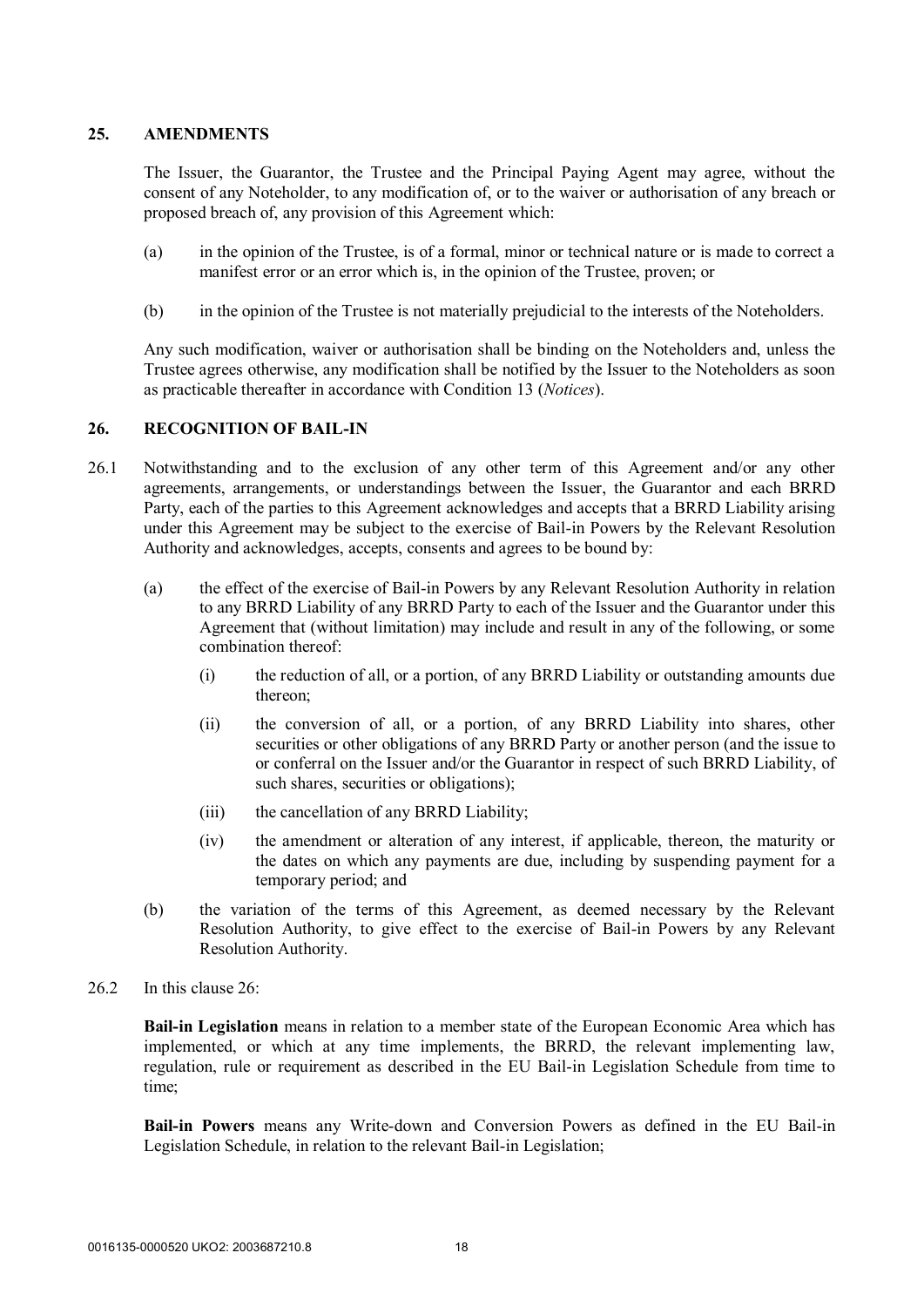**BRRD** means Directive 2014/59/EU establishing a framework for the recovery and resolution of credit institutions and investment firms;

**BRRD Liability** means a liability in respect of which the relevant Write Down and Conversion Powers in the applicable Bail-in Legislation may be exercised;

**BRRD Party** means any party to this Agreement that is subject to Bail-in Legislation Powers;

**EU Bail-in Legislation Schedule** means the document described as such, then in effect, and published by the Loan Market Association (or any successor person) from time to time at https://www.lma.eu.com/documents-guidelines/eu-bail-legislation-schedule; and

**Relevant Resolution Authority** means, in respect of any BRRD Party, the resolution authority with the ability to exercise any Bail-in Powers in relation to such BRRD Party.

#### **27. CONTRACTS (RIGHTS OF THIRD PARTIES) ACT 1999**

A person who is not a party to this Agreement has no right under the Contracts (Rights of Third Parties) Act 1999 to enforce any term of this Agreement, but this does not affect any right or remedy of a third party which exists or is available apart from that Act.

#### **28. GENERAL**

- 28.1 This Agreement may be executed in any number of counterparts and this has the same effect as if the signatures on the counterparts were on a single copy of this Agreement.
- 28.2 If any provision in or obligation under this Agreement is or becomes invalid, illegal or unenforceable in any respect under the law of any jurisdiction, that will not affect or impair (i) the validity, legality or enforceability under the law of that jurisdiction of any other provision in or obligation under this Agreement, or (ii) the validity, legality or enforceability under the law of any other jurisdiction of that or any other provision in or obligation under this Agreement.

#### **29. GOVERNING LAW AND SUBMISSION TO JURISDICTION**

- 29.1 This Agreement and any non-contractual obligations arising out of or in connection with this Agreement are governed by, and construed in accordance with, English law.
- 29.2 Subject to clause 29.4 below, the English courts have exclusive jurisdiction to settle any dispute arising out of or in connection with this Agreement, including any dispute as to its existence, validity, interpretation, performance, breach or termination or the consequences of its nullity and any dispute relating to any non-contractual obligations arising out of or in connection with this Agreement (a **Dispute**) and each party submits to the exclusive jurisdiction of the English courts.
- 29.3 For the purposes of clauses 29.2 and 29.4, the Issuer and the Guarantor each waives any objection to the English courts on the grounds that they are an inconvenient or inappropriate forum to settle any Dispute.
- 29.4 To the extent allowed by law, the Paying Agents and the Trustee may, in respect of any Dispute or Disputes, take (i) proceedings in any other court with jurisdiction; and (ii) concurrent proceedings in any number of jurisdictions.

**THIS AGREEMENT** has been entered into on the date stated at the beginning of this Agreement.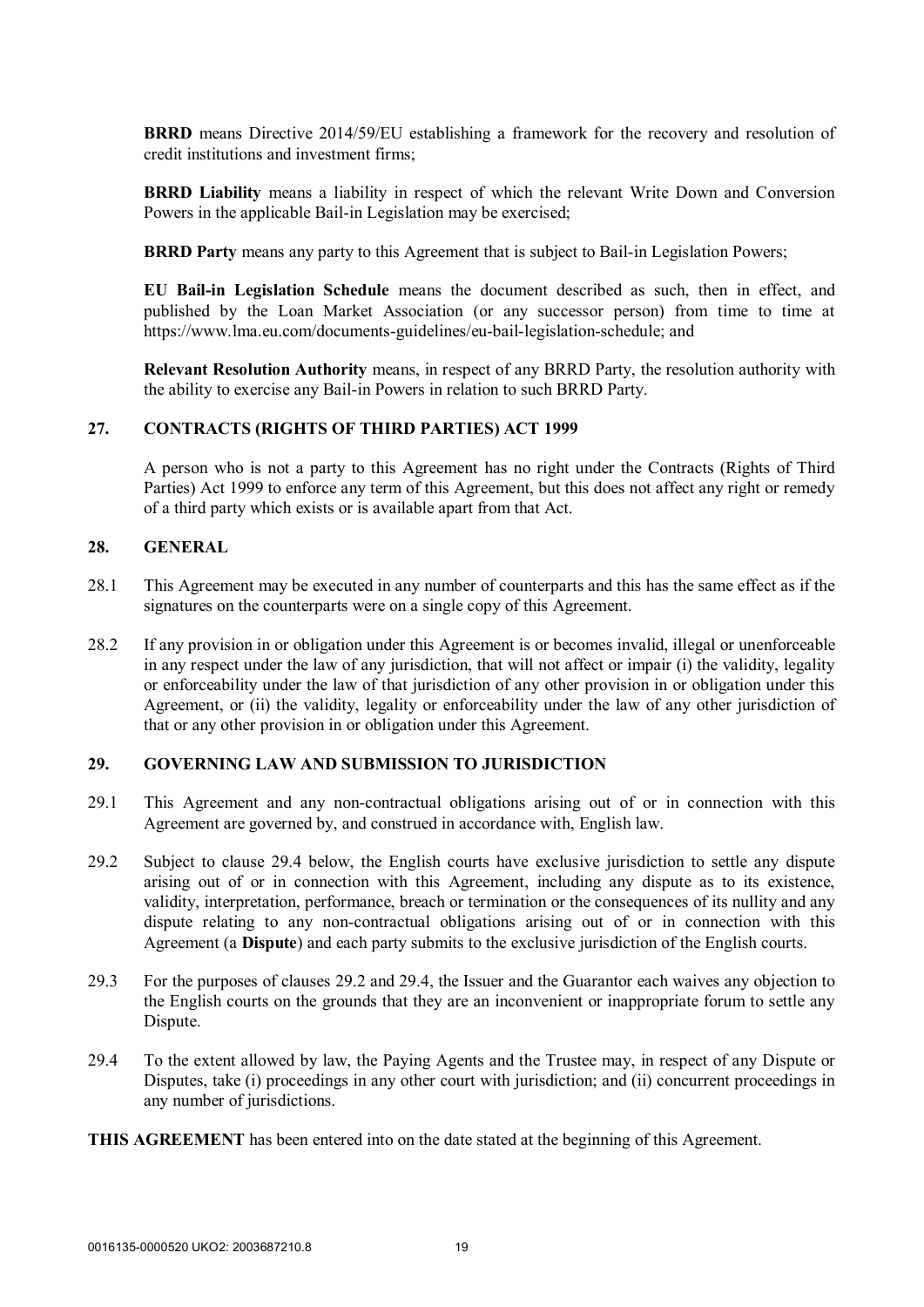## **SIGNATORIES**

## **THE SAGE GROUP PLC**

-DocuSigned by: By:  $J.H.$   $CHend$ .  $\leftarrow$ -57CBF915CB4A456...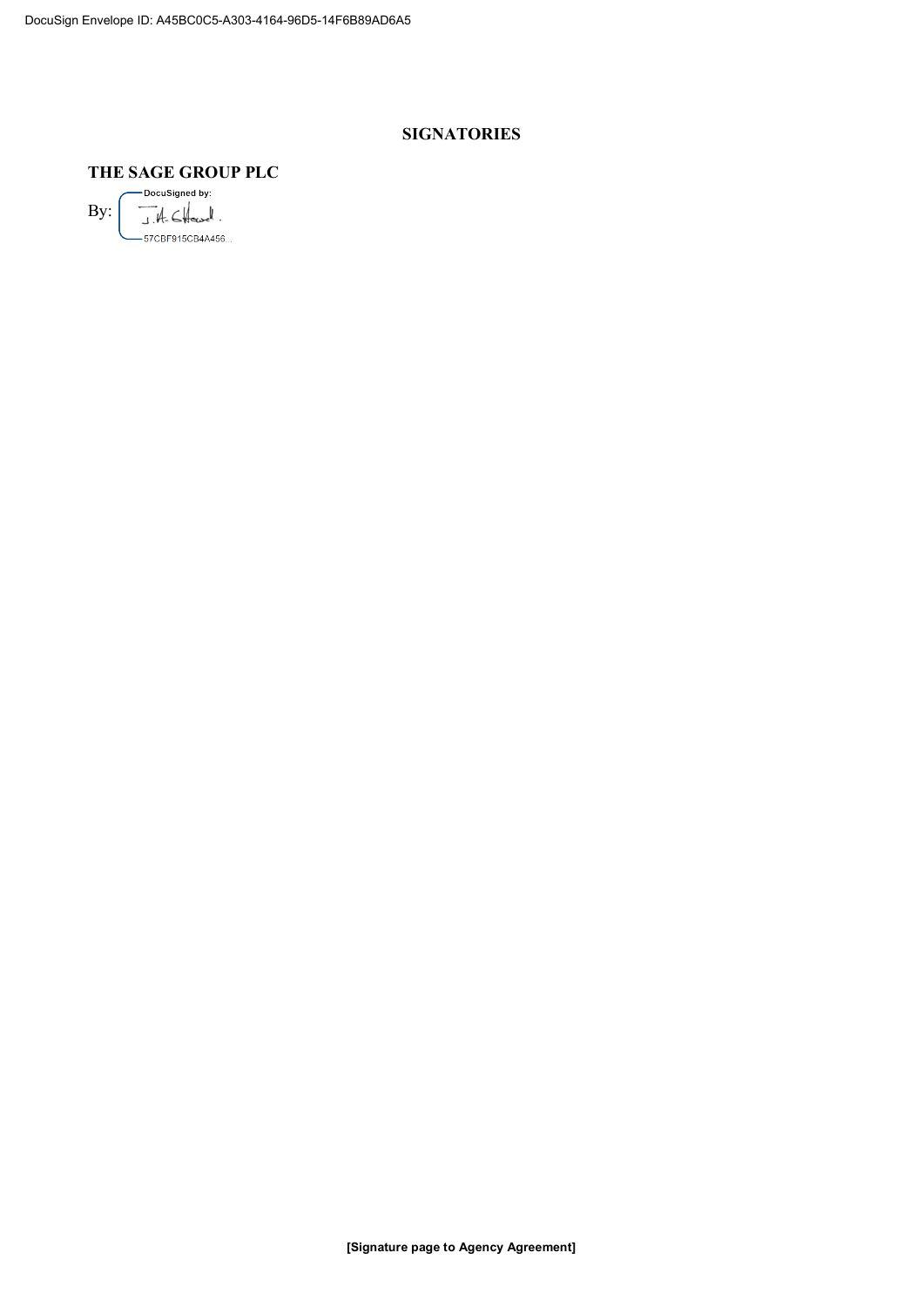#### **SAGE TREASURY COMPANY LIMITED**

-DocuSigned by: By:  $\epsilon$ L. A5B9A5E29C2E442...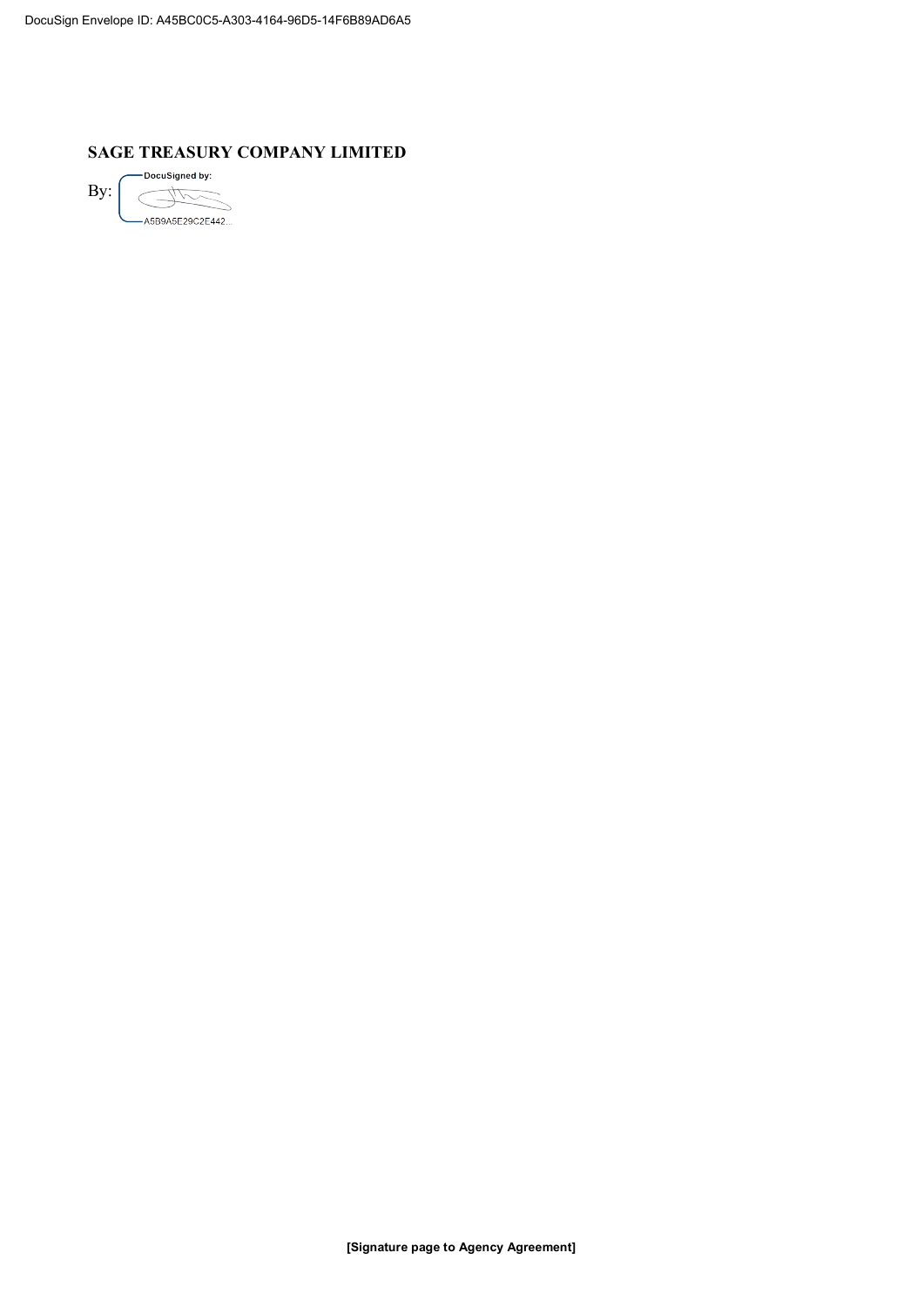## HSBC CORPORATE TRUSTEE COMPANY (UK) LIMITED

By:

| Daniel Constable<br>Authorised Signatory |  |
|------------------------------------------|--|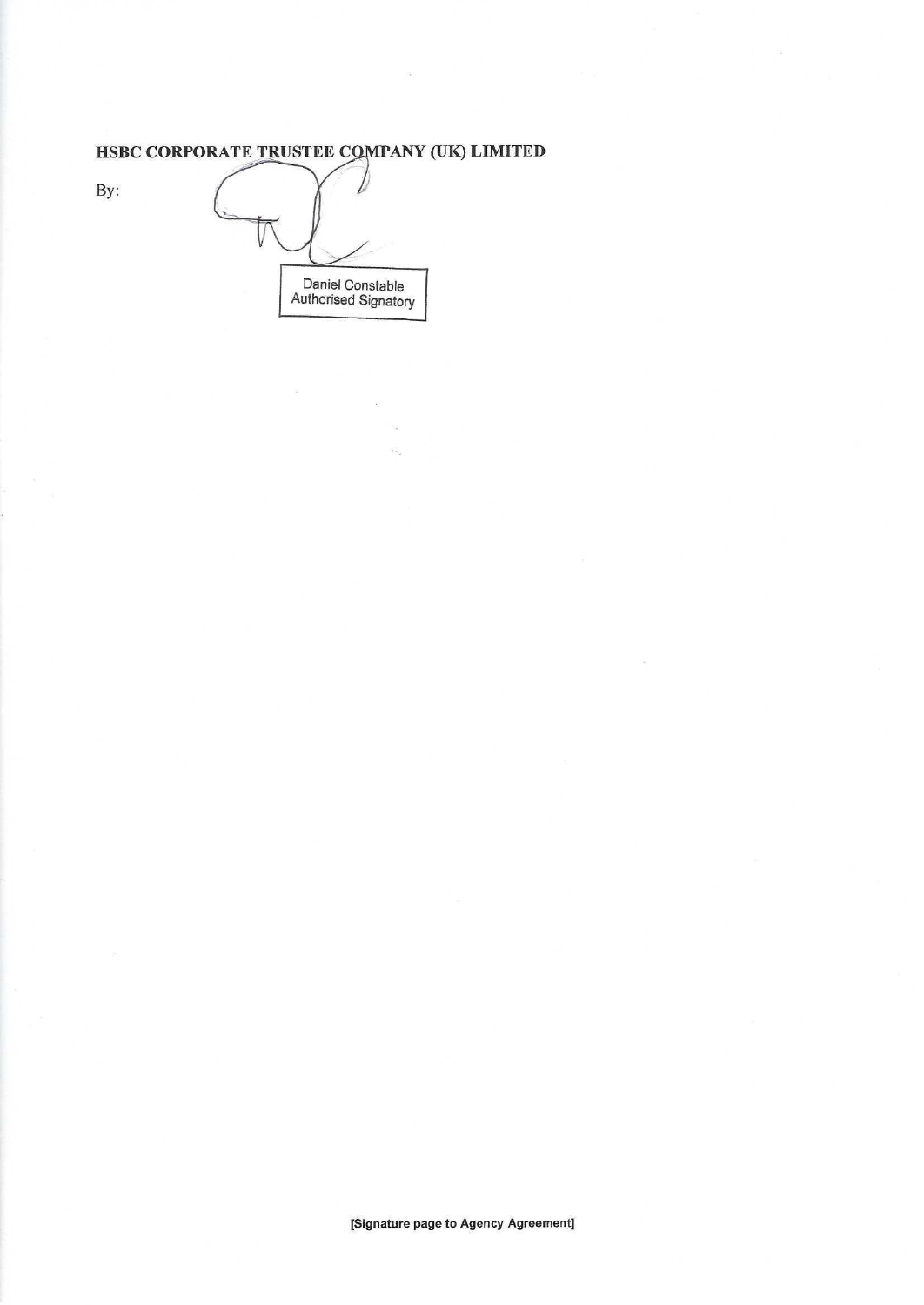|     | <b>HSBC BANK PLC</b> |                                          |
|-----|----------------------|------------------------------------------|
| By: |                      |                                          |
|     |                      |                                          |
|     |                      | Daniel Constable<br>Authorised Signatory |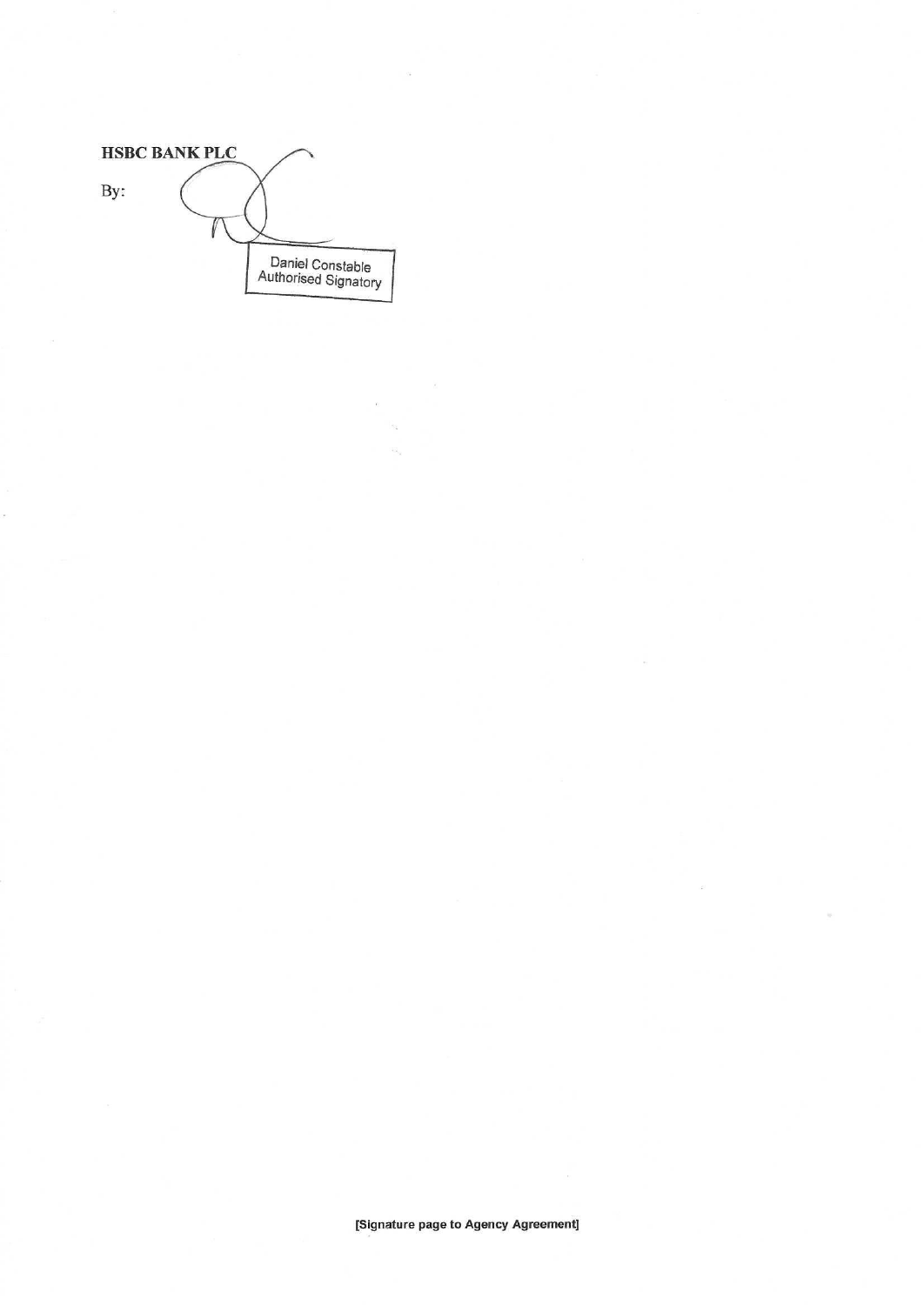## BANQUE INTERNATIONALE À LUXEMBOURG, SOCIÉTÉ ANONYME

By:

Huberty F

iily

**Fabienne Huberty**<br>Operations analyst

Monique Molling<br>Senior Project Manager

x.

[Signature page to Agency Agreement]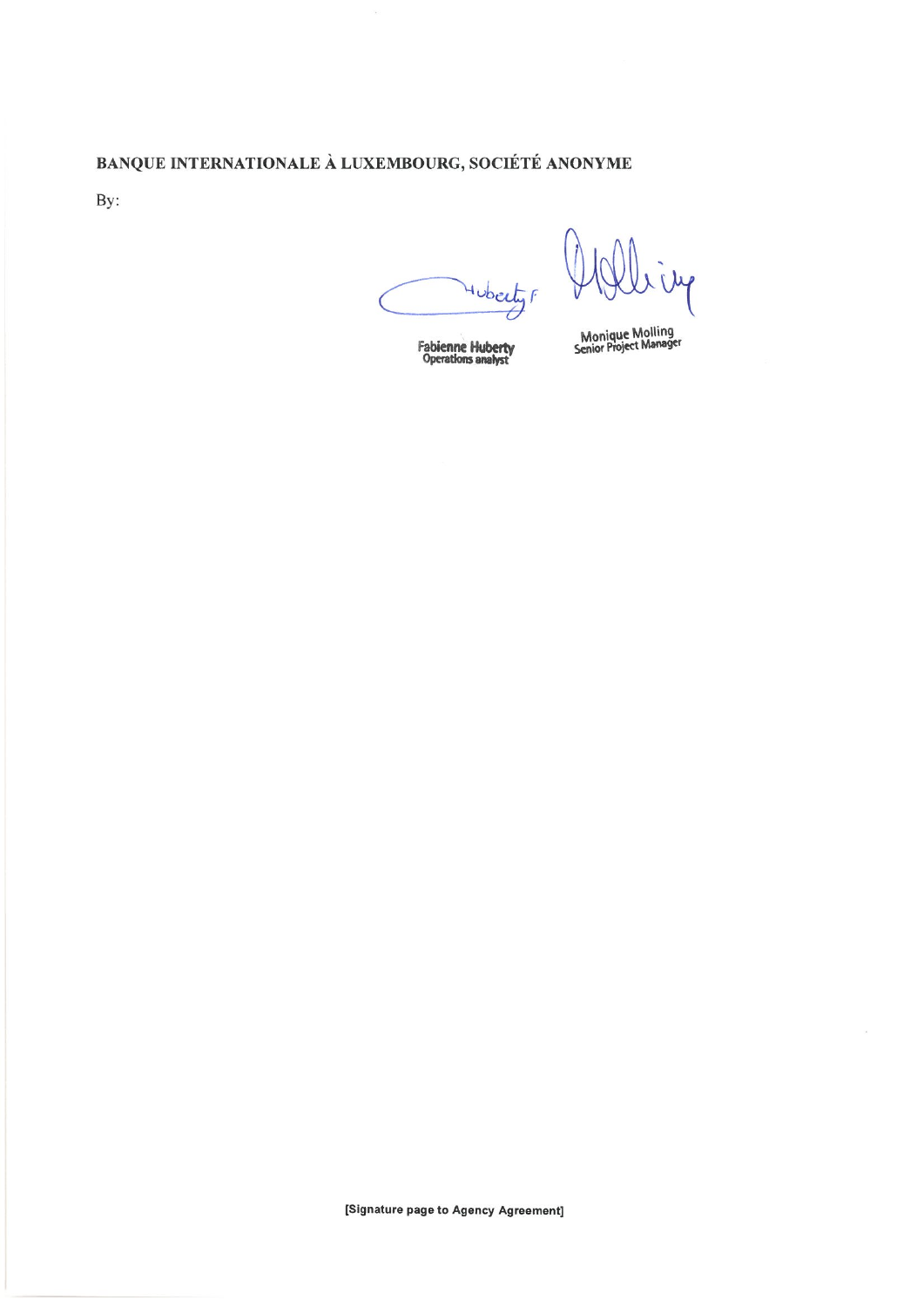#### **SCHEDULE 1**

#### **ADDITIONAL DUTIES OF THE PAYING AGENT**

The Principal Paying Agent and the Issuer will comply with the following provisions:

- 1. The Principal Paying Agent will inform each of Euroclear and Clearstream, Luxembourg (the **ICSDs**), through the common service provider appointed by the ICSDs to service the Notes (the **CSP**), of the initial issue outstanding amount (**IOA**) for the Notes on or prior to the issue date of the Notes.
- 2. If any event occurs that requires a mark up or mark down of the records which an ICSD holds for its customers to reflect such customers' interest in the Notes, the Principal Paying Agent will (to the extent known to it) promptly provide details of the amount of such mark up or mark down, together with a description of the event that requires it, to the ICSDs (through the CSP) to ensure that the IOA of the Notes remains at all times accurate.
- 3. The Principal Paying Agent will at least once every month reconcile its record of the IOA of the Notes with information received from the ICSDs (through the CSP) with respect to the IOA maintained by the ICSDs for the Notes and will promptly inform the ICSDs (through the CSP) of any discrepancies.
- 4. The Principal Paying Agent will promptly assist the ICSDs (through the CSP) in resolving any discrepancy identified in the IOA of the Notes.
- 5. The Principal Paying Agent will promptly provide to the ICSDs (through the CSP) details of all amounts paid by it under the Notes (or, where the Notes provide for delivery of assets other than cash, of the assets so delivered).
- 6. The Principal Paying Agent will (to the extent known to it) promptly provide to the ICSDs (through the CSP) notice of any changes to the Notes that will affect the amount of, or date for, any payment due under the Notes.
- 7. The Principal Paying Agent will (to the extent known to it) promptly provide to the ICSDs (through the CSP) copies of all information that is given to the Noteholders.
- 8. The Principal Paying Agent will promptly pass on to the Issuer all communications it receives from the ICSDs directly or through the CSP relating to the Notes.
- 9. The Principal Paying Agent will (to the extent known to it) promptly notify the ICSDs (through the CSP) of any failure by the Issuer to make any payment or delivery due under the Notes when due.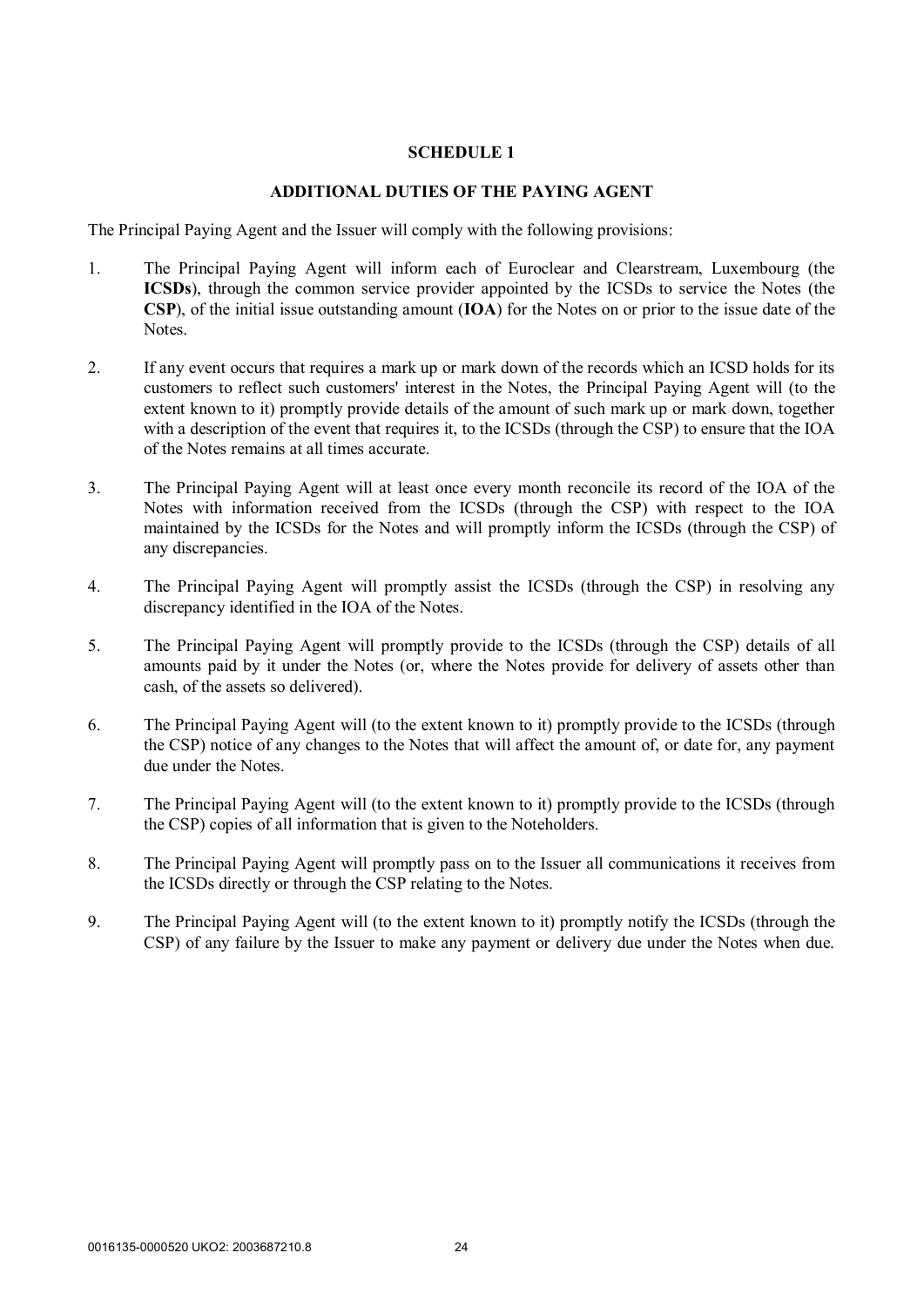## **SCHEDULE 2**

#### **FORM OF PUT NOTICE**

#### **THE SAGE GROUP PLC**

(*incorporated with limited liability under the laws of England and Wales*)

#### **£400,000,000 2.875 per cent. Guaranteed Notes due 8 February 2034**

unconditionally and irrevocably guaranteed as to payment of principal, premium (if any) and interest by

#### **SAGE TREASURY COMPANY LIMITED**

(*incorporated with limited liability under the laws of England and Wales*)

By depositing this duly completed Notice with any Paying Agent for the £400,000,000 2.875 per cent. Guaranteed Notes due 8 February 2034 (the **Notes**) of The Sage Group plc (the **Issuer**)), the undersigned holder of the Notes which are surrendered with this Notice and referred to below irrevocably exercises its option to have [the full/………] principal amount of the Notes redeemed in accordance with Condition 7.6 on [*redemption date*].

This Notice relates to Notes in the aggregate principal amount of…………….bearing the following serial numbers:

………………………………………………....................………...........................…........................................

If the Notes referred to above are to be returned to the undersigned under clause 10.4 of the Agency Agreement, they should be returned by uninsured post to:

………………………………………………....................……….......................................................................

#### **Payment Instructions**

...................

Please make payment in respect of the above-mentioned Notes by [cheque posted to the above address/transfer to the following bank account]

Bank: ……………………….. Branch Address: ………………………..

Branch Code: ….……………………..Account Number: ………………………..

Signature of holder: ………………………..………………………..

*[To be completed by recipient Paying Agent]*

[Details of missing unmatured Coupons ………………………..]

Received by: …………………………………………

*[Signature and stamp of Paying Agent]*